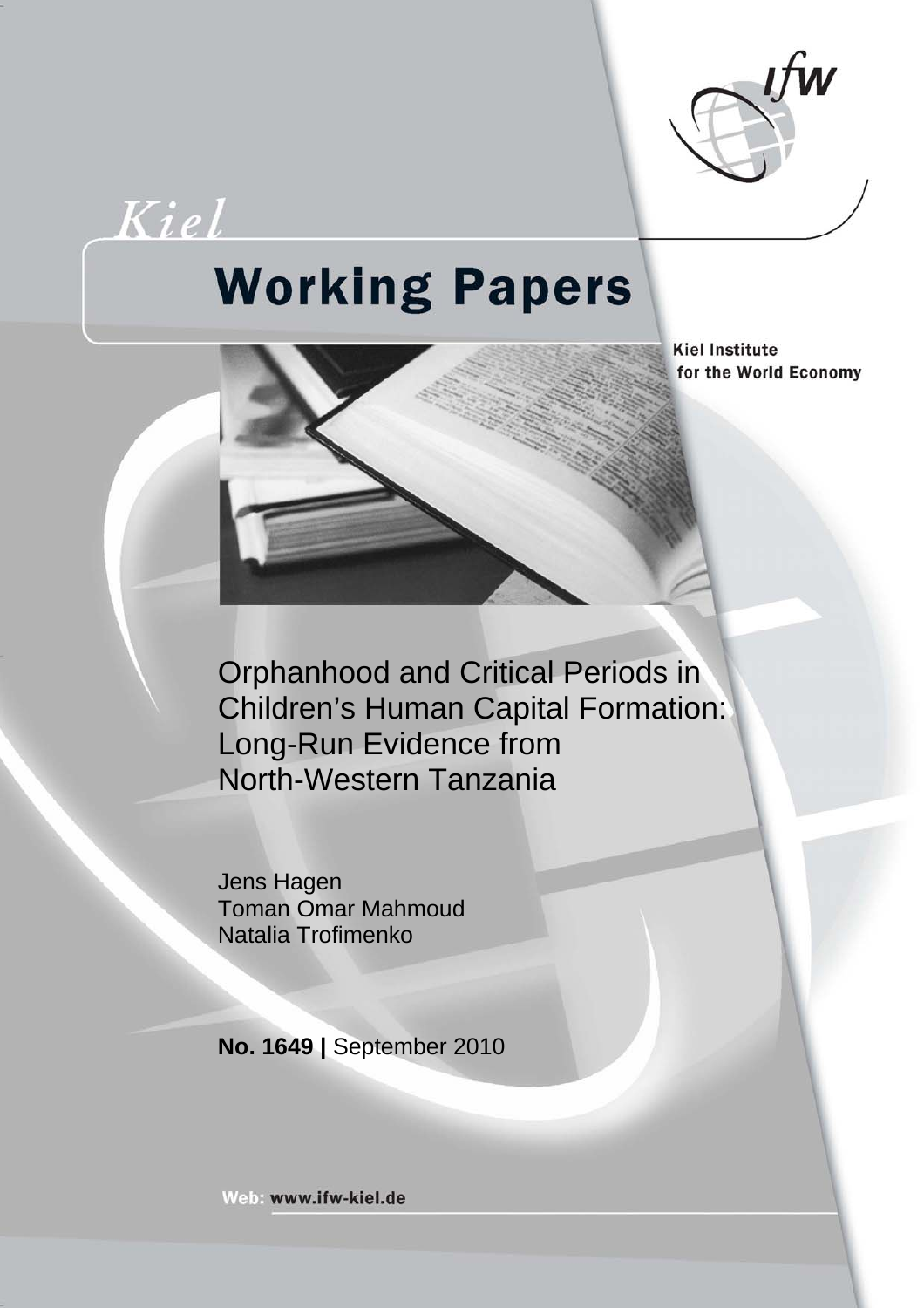Kiel Working Paper No. 1649 | September 2010

# **Orphanhood and Critical Periods in Children's Human Capital Formation: Long-Run Evidence from North-Western Tanzania\***

Jens Hagen, Toman Omar Mahmoud, Natalia Trofimenko

Losing a parent is a trauma that has consequences for human capital formation. Does it matter at what age this trauma occurs? Using longitudinal data from the Kagera region in Tanzania that span thirteen years from 1991-2004, we find considerable impact heterogeneity across age at bereavement, but less so for the death of opposite-sex parents. In terms of long-term health status as measured by body height, children who lose their same-sex parent before teenage years are hit hardest. Regarding years of formal education attained in young adulthood, boys whose fathers die before adolescence suffer the most. Maternal bereavement does not fit into this pattern as it affects educational attainment of younger and older children in a similar way. The generally strong interaction between age at parental death and sex of the late parent suggests that the preferences of the surviving parent partly protect same-sex children from orphanhood's detrimental effects on human capital accumulation.

Keywords: orphans, health, education, timing of parental death, child development, Tanzania

JEL classification: I10, I21, J19, C23

University of Oxford Kiel Institute for the World Economy

#### **Natalia Trofimenko**

Kiel Institute for the World Economy Email: natalia.trofimenko@ifw-kiel.de

*\_\_\_\_\_\_\_\_\_\_\_\_\_\_\_\_\_\_\_\_\_\_\_\_\_\_\_\_\_\_\_\_\_\_\_\_* 

**Jens Hagen Toman Omar Mahmoud** 

Email: jens.hagen@sant.ox.ac.uk Email: toman.mahmoud@ifw-kiel.de

\* We thank Kathleen Beegle, Jann Lay, T. Paul Schultz, Aparnaa Somanathan, Andreas Steinmayr, Rainer Thiele, Joachim de Weerdt and participants of the Annual Bank's Conference on Development Economics in Cape Town, the Annual Meeting of the European Society for Population Economics in Seville and the Annual Conference of the Research Committee on Development Economics in Hanover as well as participants of a research seminar in Dar Es Salaam for helpful comments and discussions.

*The responsibility for the contents of the working papers rests with the author, not the Institute. Since working papers are of a preliminary nature, it may be useful to contact the author of a particular working paper about results or caveats before referring to, or quoting, a paper. Any comments on working papers should be sent directly to the author.*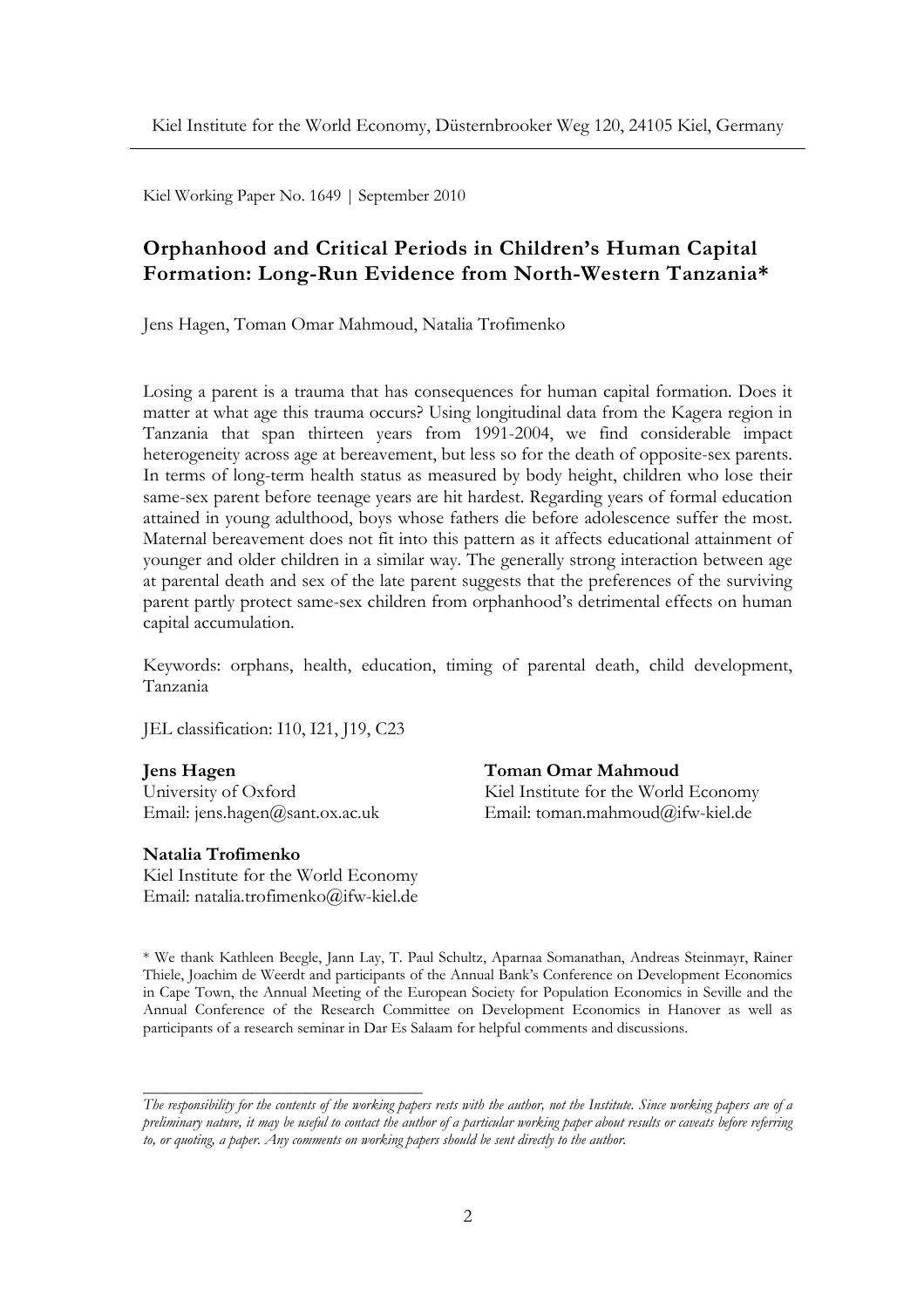# **1 Introduction**

 $\overline{a}$ 

About 150 million boys and girls, eight percent of the child population in developing countries, have lost at least one of their parents (UNICEF, 2009). While HIV/AIDS has dramatically increased prime-age mortality in various parts of the world, above all in sub-Saharan Africa, the high rates of orphanhood can be largely attributed to other diseases, accidents, wars and natural disasters.<sup>1</sup> Undoubtedly, parental bereavement is a trauma that has long-term consequences for child development. In this paper, we examine at what ages the loss of a parent is most critical for a child's human capital formation.

There is growing evidence that parental death, in particular the death of the mother, is detrimental to children's human capital formation, especially so in terms of educational attainment and health status in the short to medium run. So far, the literature has evaluated the effects of parental loss by comparing orphans and non-orphans, implicitly treating orphanhood as a binary event. We propose that the severity of impacts depends on the timing of parental death and investigate whether the long-term effects of parental death on orphans' human capital accumulation depend on the age at which a child is orphaned. For this purpose, we use longitudinal data from the Kagera region in North-Western Tanzania that follows children in several survey rounds from 1991-2004. Specifically, we estimate reduced-form equations to analyze the impact of age at bereavement on height and educational attainment in early adulthood.

Apart from evaluating the heterogeneous impact of orphanhood, this analysis contributes to the burgeoning literature on critical periods in child development. Is has been widely shown that conditions before age five are crucial for human capital development and have persistent impacts on later life (Almond and Currie, forthcoming). Yet, relatively little is known about the relevance of conditions after early childhood, especially when it comes to developing countries. By distinguishing between the timing of paternal and maternal bereavement, this paper also adds to the understanding of the importance of different parental preferences for children's human capital formation.

We tackle the problem of unobserved heterogeneity by using a wide range of preorphanhood characteristics, including community fixed effects and showing that *future* age at bereavement is not significantly related to baseline outcomes. We also employ family fixed effects and exploit the plausibly exogenous variation created by the fact that siblings experience parental death simultaneously, but at different stages in their human capital formation. As we are interested in identifying the differential impact of parental death at different ages, we do not compare orphans and non-orphans. Accordingly, our sample is confined to children who lost at least one parent.

<sup>1</sup> In fact, 41 out of 55 million orphans in sub-Saharan Africa lost their parents to causes other than HIV/AIDS (UNICEF, 2009).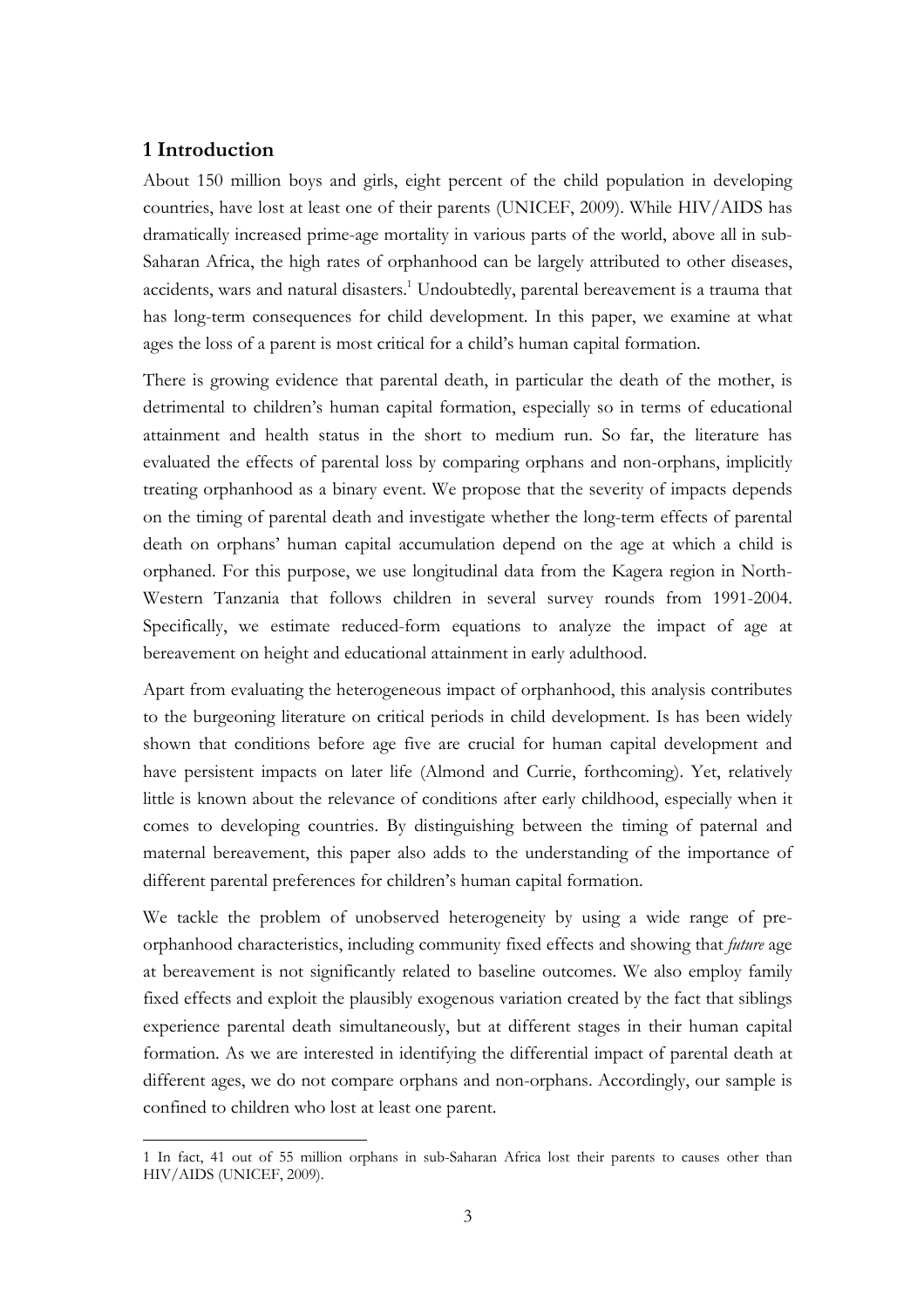We find considerable evidence that the effect of orphanhood on long-term human capital outcomes depends on the timing of parental death. Impact heterogeneity, however, appears to be conditional on the gender of the deceased parent. Children's growth is particularly stifled when they lose a parent of the same sex before teenage years. Similarly, the death of a father prior to age twelve brings about the largest reductions in years of attained schooling for boys. Only when considering educational attainment in the case of maternal bereavement do we not find heterogeneous impact across age at bereavement for both boys and girls. The generally strong interaction between age at parental death and sex of the late parent suggests that to a degree the preferences of the surviving parent can protect same-sex children from the detrimental effects of orphanhood.

In the following section, we present several mechanisms through which the death of a father or a mother could differentially affect child development. Section 3 provides a brief overview of the literature on the mean impact of parental loss. Methodological issues are discussed in section 4, which also describes the dataset and our estimation samples. Section 5 presents our results and conducts some robustness checks. Section 6 concludes.

### **2 Channels of Transmission**

As health and education are complementary investments in human capital accumulation, we discuss them jointly at this point. Our focus is on children in developing countries, particularly in sub-Saharan Africa where the AIDS epidemic has led to exceptionally high rates of parental mortality. We discuss in how far each channel might cause heterogeneous impacts across different ages at bereavement.

#### 2.1 Psychological Trauma

Parents are, without doubt, the most important caregivers and attachment figures providing emotional support and consistent nurture. In his works on early child development, Bowlby (1982) stresses the role of the relationship between caregivers, in particular mothers, and their children in shaping subsequent development and personality. Losing a parent during childhood is a traumatic event that shapes child development beyond purely economic consequences. Above all, parental death can have a lasting effect on children's emotional status which, in turn, can keep them from studying or attending school altogether (Gertler et al., 2004). Dozier et al. (2008) review, inter alia, evidence on the relation between the loss of an attachment figure and psychological disorders in adulthood and find a strong correlation between depression and anxiety and early maternal loss. Depressive episodes, in turn, can have a profound effect on both educational performance and physical health (Needham, 2009; Katon, 2003). A report from the National Scientific Council on the Developing Child (2010) concludes that early experience of traumatic events which produce lasting fear and anxiety can have lifelong consequences by disrupting the developing architecture of the brain, particularly in areas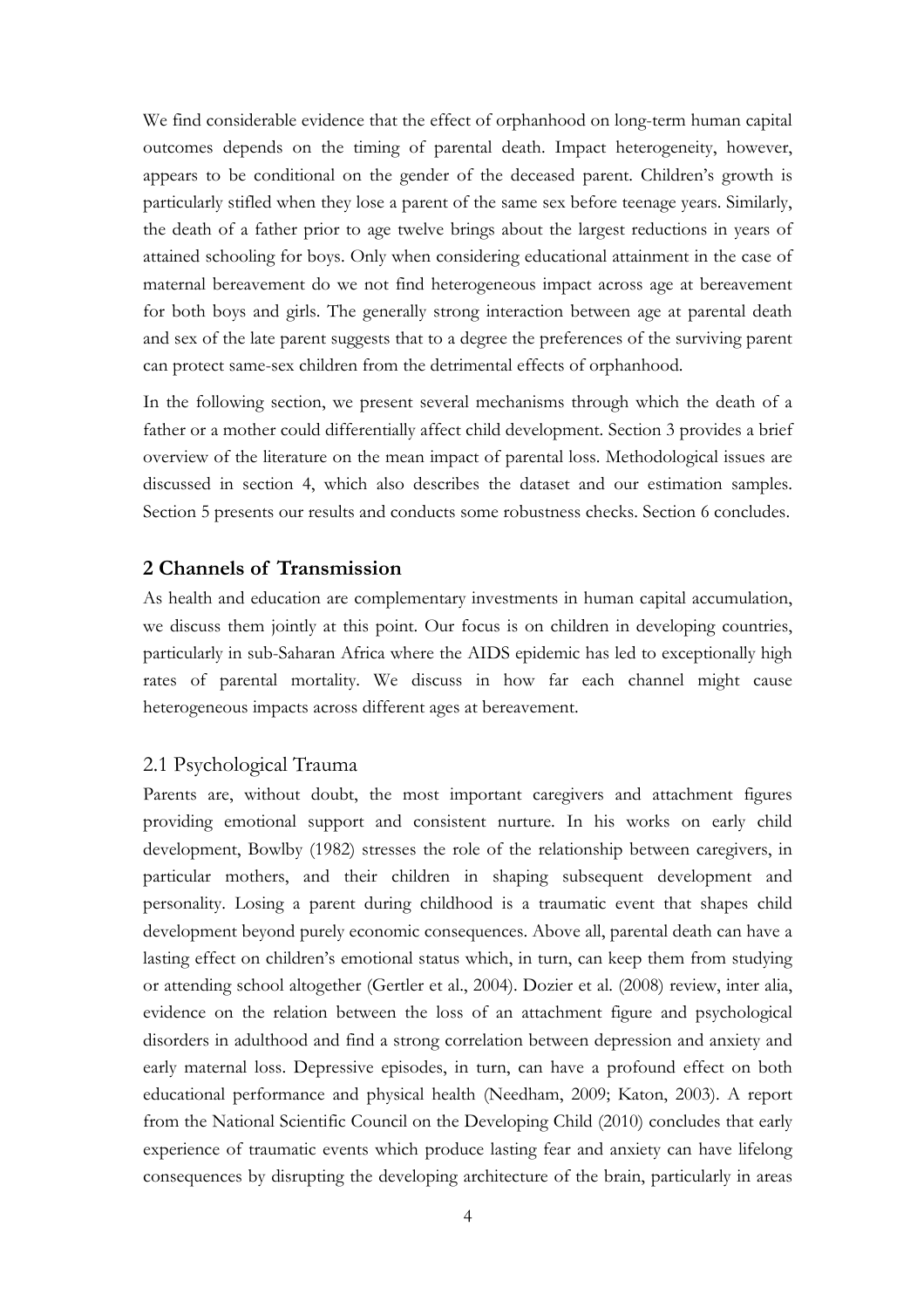involved in emotions and learning. In the absence of the buffering protection of adult support, such chronic stress in early childhood may even be toxic to the developing brain. Makame et al. (2002) find that orphans in Tanzania's capital Dar Es Salaam have more internalizing problems which put their long-term mental health at risk. For the case of Zimbabwe, Nyamukapa et al. (2008) show that orphanhood is associated with high levels of psychosocial distress. Children who have been orphaned by AIDS are likely to suffer from the direct trauma of parental illness and loss, as well as from stigma and discrimination. Such aggravating effects may result in even worse school performance and attendance/graduation rates (Sharma, 2006).

The nature of impact heterogeneity across age at bereavement is not obvious. In general, attachment during the first two years of life is crucial for later peer relations, effective emotional regulation and behavioral self-control (Deklyen and Greenberg, 2008). Infants and toddlers may, however, not yet fully realize the full significance of parental loss and might therefore be better able to relate to a new set of caregivers. In contrast, school-age children may be capable of grasping the significance of their parent's death but not be emotionally equipped to cope with such a loss. Evidence suggests that the death of a parent before the age of eleven has more severe psychological consequences than parental loss later in childhood or adolescence (Brown and Harris, 1978; Agid et al., 1999). Older adolescents, having lived through puberty, might be more capable of coping with the associated psychological burden. This is in line with Liu et al. (2009) who study the impact of parental absence on children's mental health in Chinese migrant households. They find that children approaching adulthood develop fewer symptoms of anxiety and depression than their younger counterparts. Overall, it is likely that the trauma of parental loss is particularly harmful for children in their early stages of human capital formation.

#### 2.2 Lost Income

The loss of an income-generating household member is probably the single most important economic impact of parental death. This is particularly true for deaths due to AIDS which typically kills people in their most productive years of life. With low levels of wealth and the absence of well-functioning credit and insurance markets, households may be seriously compromised to respond to income shocks and smooth consumption after the death of an adult member. Beegle et al. (2008) show that households in Tanzania see their per-capita consumption drop by seven percent within the first five years after the death of a prime-age adult. Severe financial constraints may force households to save on food expenditures and reduce nutritional intake which, in turn, is an important determinant of children's health and cognitive development (Alderman et al., 2009; Currie, 2009). Moreover, reduced household resources can impact orphans' schooling directly by making it impossible to pay for tuition fees and school materials. The severity of these effects is likely to depend on the gender of the deceased parent. The loss of a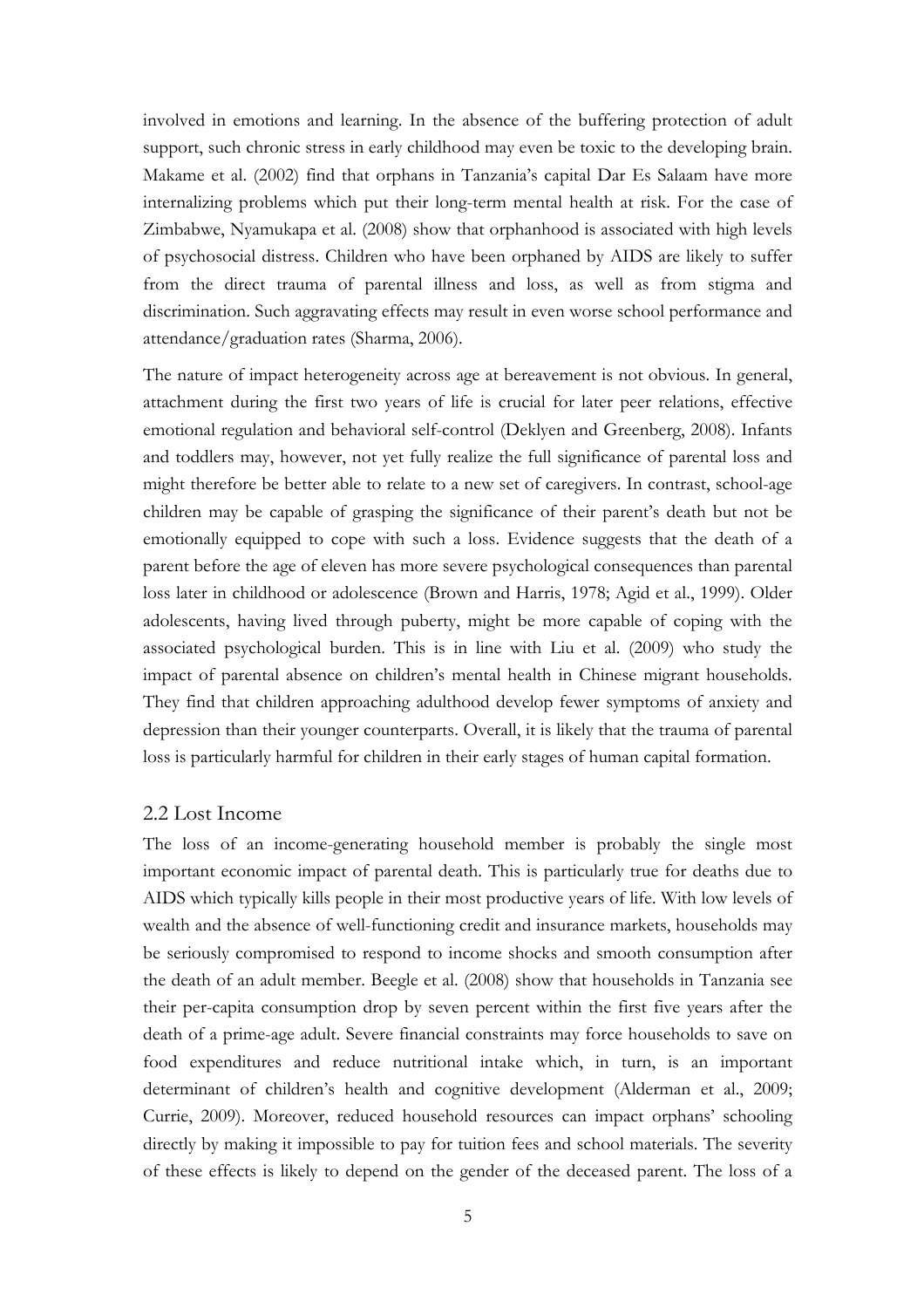father may be more critical as the death of a male household head typically brings about the largest reduction in material household welfare (Case and Paxson, 2004).

Insufficient or inferior nutrition in early childhood is particularly detrimental for subsequent health outcomes. This phenomenon has received ample attention in the literature on critical periods in child development (Alderman et al., 2006; Glewwe and King, 2001). Younger children suffer more from malnutrition than older children. The impact on educational attainment is less clear. To reduce schooling expenditures, young children's first enrolment could be deferred or even cancelled. However, older siblings might also be pulled out of school.

# 2.3 Increased Opportunity Costs of Children's Time

Due to insufficient or non-existent public safety nets, credit and insurance markets in many parts of the developing world, children who lose a parent often play an important role in households' strategies to cope with the death of an adult (Subbarao and Coury, 2004; Sharma, 2006). For instance, child labor could be a substitute for the deceased parent's labor supply which would increase the opportunity costs of children's time. Hence, school attendance could not only become less affordable due to the new budget constraint of the household, but also in terms of orphans' forgone earnings and domestic labor (Ainsworth et al., 2005).

It is probable that the degree of substitutability depends on the age of the child at the time of the parental loss (Evans and Miguel, 2007). The sex of the child and the late parent may also play an important role, even more so in societies with strong gender roles. Older sons are clearly a better substitute for their deceased fathers than younger ones, particularly in the context of physically demanding farm work or informal employment. The same logic applies to girls and their mothers: Older girls would have a comparative advantage in household production over their younger sisters. This observation has also been made in the literature on the economics of child labor (Edmonds, 2006). Hence, older children are more likely than their younger siblings to spend time in activities that mitigate the negative impacts of the death of an adult and reduce time in formal education.

### 2.4 Parental Preferences, Child Fostering and Lost Parental Inputs

Following parental death, orphans are typically subject to changed preferences of their (new) caregivers. Children who lose only one parent most often stay with the surviving parent (Beegle et al., 2009). Given that mothers tend to invest more in their children than fathers (Case and Paxson, 2001), the gender of the late parent is likely to affect orphans' human capital outcomes. Ceteris paribus, paternal death increases the importance of maternal preferences and may change a household's resource allocation in favor of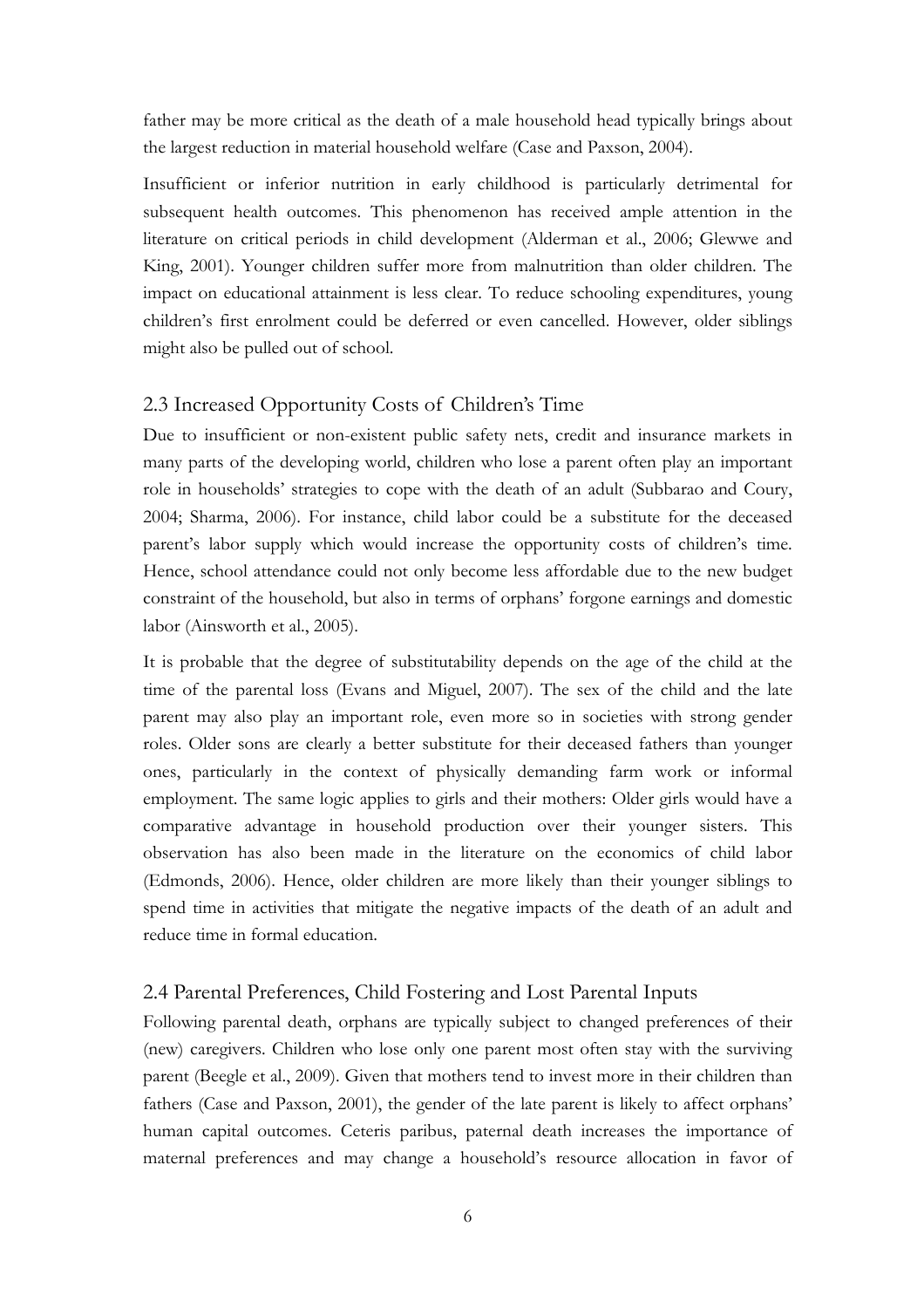children. Conversely, the death of a mother may reinforce paternal preferences and hence reduce child investments. Another dimension of differential treatment is the sex of the child. Parental preferences in developing countries are normally believed to be in favor of sons (Strauss and Thomas, 1995). This effect, however, is due to the fact that fathers most often exert more bargaining power on the intra-household allocation of resources. Considering parental preferences separately, mothers favor their daughters over their sons, while the reverse is true for fathers (Thomas, 1990 and 1994; Lamb, 2010).<sup>2</sup> Thus, the loss of a mother would have even more adverse effects on girls than the loss of a father.

Given the importance of conditions in early childhood, young children's health status appears to be most sensitive to changes in parental preferences. Educational outcomes are likely to be affected, too, though it is less apparent whether younger or older children would be hit harder.

Double orphans are usually cared for within the extended family network, mostly by their grandparents or other close relatives (Beegle et al., 2009; UNAIDS et al., 2004). It has been argued that the ever rising numbers of orphans due to the AIDS crisis may overstrain the capacity of traditional coping systems in parts of sub-Saharan Africa and shift the burden of child fostering to households that are not willing or able to invest in orphans' development (Beegle et al., 2009).

As discussed above, the presence of parents is of crucial importance for a child's development. It is well-known from developmental psychology that children learn a lot from their parents both through encouragement and through direct teaching and emulation (WHO, 2004). Leibowitz (1974) argues that quality and quantity of time invested by parents are important for healthy child development and can partly explain the variation in children's cognitive abilities prior to the start of formal education. Foster parents can take over these roles, but they are unlikely to be perfect substitutes for biological parents. They may have reduced incentives to invest time and money in orphans' human capital formation if they expect smaller pay-offs because of the informal, non-binding structure of intergenerational contracts as compared to more binding expectations from the biological children (Sharma, 2006; Ainsworth et al., 2005). Subbarao and Coury (2004) discuss the quality of various fostering arrangements and conclude that the arrangement is the more desirable the closer foster parents' kinship or relationship to the orphan is. In general, however, they find that the lack of nurture and guidance, due to parental loss and inadequate compensatory care, may stifle orphans' socialization. Similarly, the World Health Organization (2004) concludes that the effects

 $\overline{a}$ 

<sup>2</sup> Similarly, Duflo (2003) documents for the case of South Africa that old-age pensions received by women improved the health status of girls living in the same household, but had no significant effects for boys. Pension paid to men, however, had no such impacts.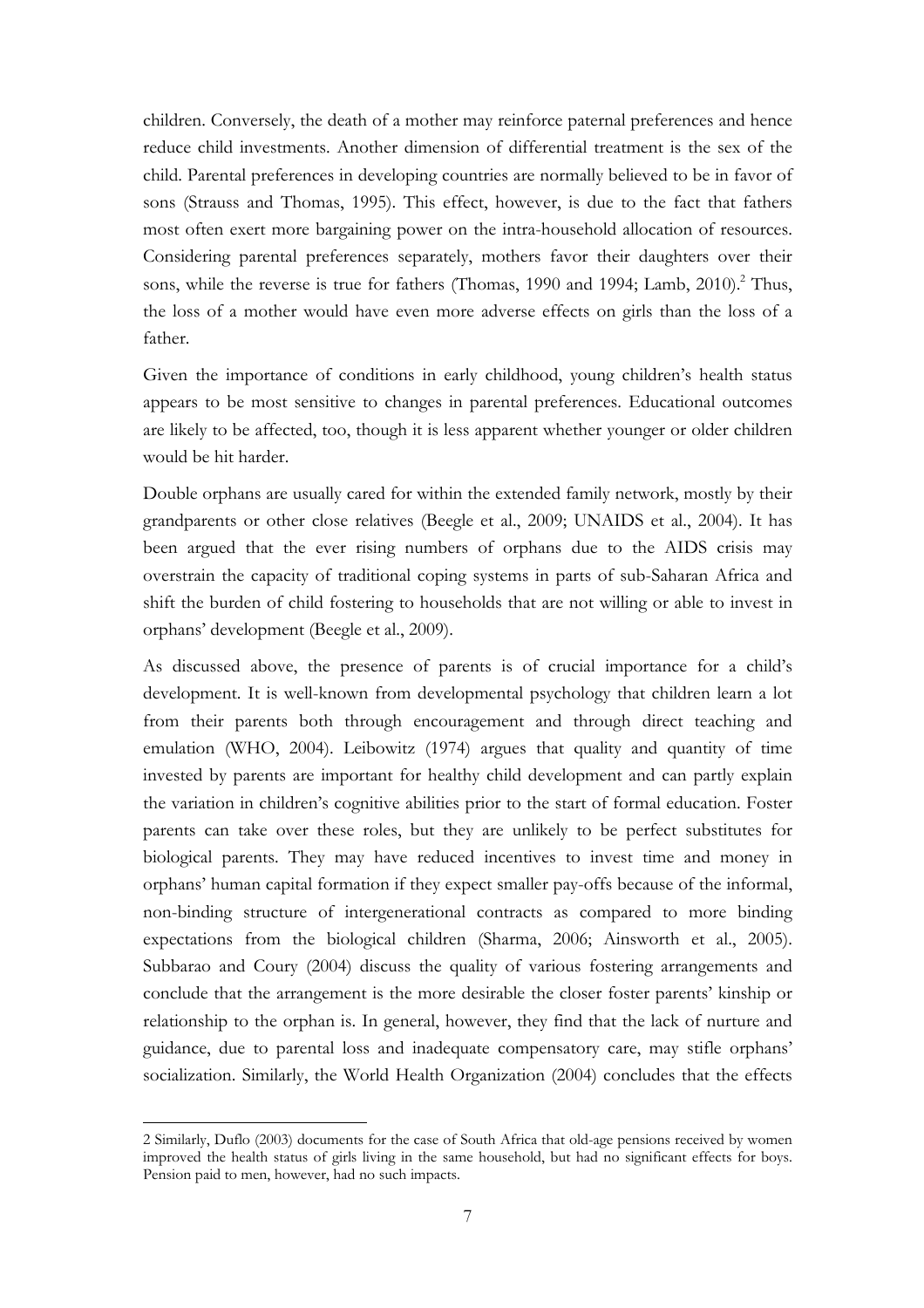of inadequate and disrupted care-giving can persist into adolescence in the form of behavioral disorders, anxiety, and depression.

The fact that socialization is a non-uniform process over the child's age reveals the scope for the effects of this channel to depend on the age at bereavement. One the one hand, older children are increasingly shaped by their parents' attitudes, values and willingness to invest time and resources in their upbringing and education. Thus, they may be less reliant on parental non-material inputs than younger children. On the other hand, being adopted at an earlier age means a higher chance of developing a close relationship with the caregiver (Odenstad et al., 2008; UNAIDS et al., 2004). Teenagers might thus be affected harder than others, if foster parents anticipate more pay-off to education of younger adopted children as a longer care-giving period results in stronger ties with the orphan.

### 2.5 Overall Impact on Human Capital Formation

The theoretical transmission channels discussed above strongly suggest that the impact of parental death on children's human capital formation depends on the age at which a child loses a parent. In addition, this differential impact is most likely to vary with the gender of the late parent and the child. The relative strength of the presented transmission channels, however, is not known a priori and likely to vary according to the context. As a result, the pattern of the overall effect remains theoretically ambiguous and is potentially non-linear in age at bereavement. Moreover, the importance of the various pathways is likely to differ for the two outcomes of interest, health and educational attainment. Losing nonmaterial parental inputs, for instance, could be more relevant to orphans' adult health outcomes; increased opportunity costs should be primarily decisive for schooling outcomes; and changing parental preferences as well as lost household income are likely to affect both. Ultimately, it is an empirical question whether the aforementioned mechanisms are indeed at work and how they interact with each other.

Ideally, one would like to explicitly model health and educational outcomes by two separate production functions that contain, among other things, measures of parental time and care, monetary resources, measures of children's idiosyncratic endowments and abilities as inputs. However, given that the decisions regarding demand for children's health and education are jointly determined with other important factors influencing these outcomes, estimating such production functions is not feasible. Besides, the channels identified above are partly related and overlap to some extent in their predictions regarding the impacts. In the absence of experimental data, however, it is intrinsically difficult to distinguish between these transmission channels. We hence follow the empirical literature on the effects of orphanhood and employ reduced-form estimates. Accordingly, our analysis effectively examines the overall impact of parental loss on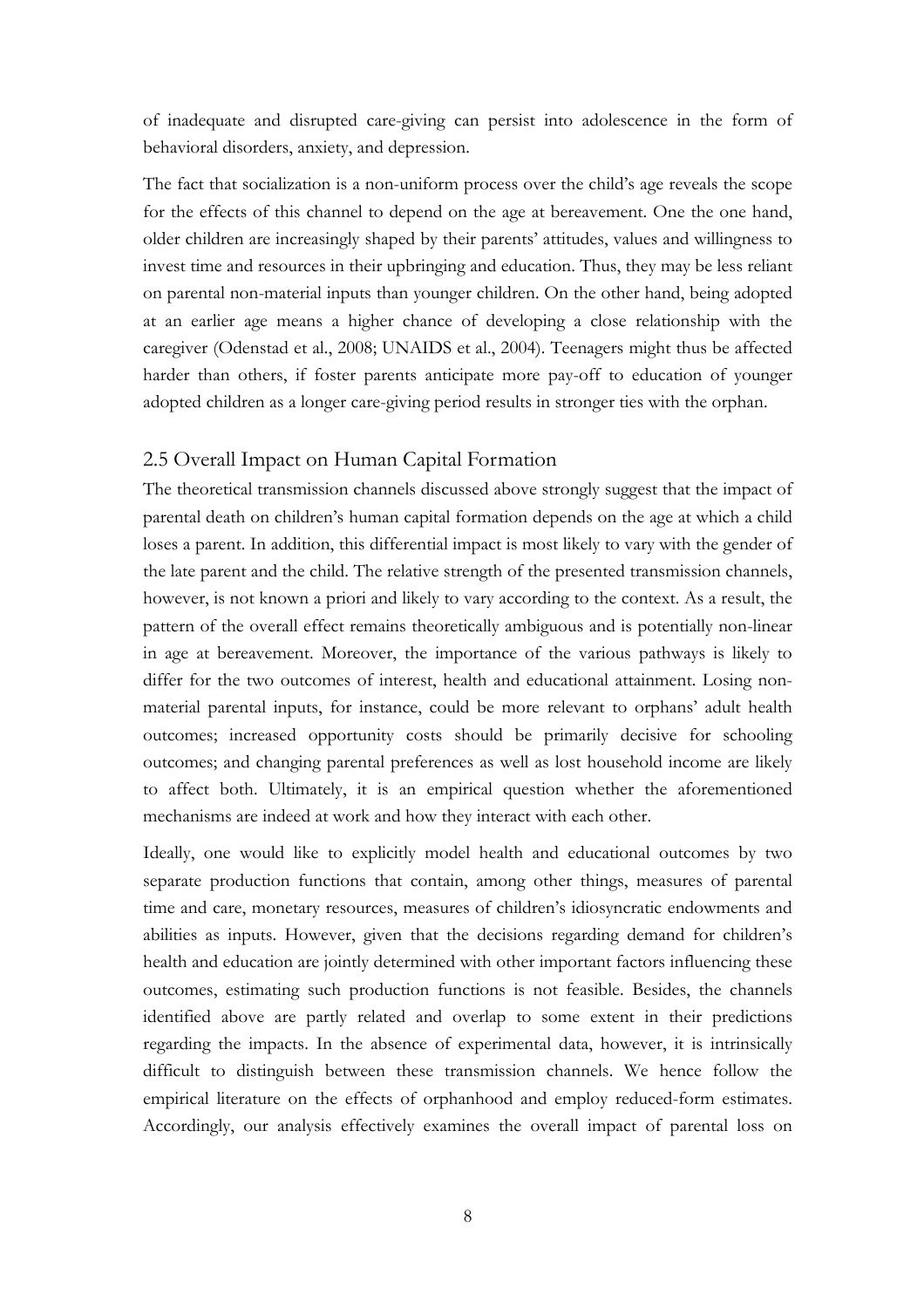human capital accumulation across age at bereavement, irrespective of the channel through which it may operate.

It is important to bear in mind that all effects measured are net effects, i.e. they already take into account the mitigating impact of coping strategies at the household and community level. The availability of access to formal or informal credit and insurance or support from government, NGOs and the like is context-specific and should also affect the human capital formation of orphans.

# **3 Evidence on Mean Impacts**

There is growing evidence that parental death stifles children's development. The empirical literature has primarily focused on orphans' educational attainment. Using data from Indonesia's National Socioeconomic Survey from 1994-1996, Gertler et al. (2004) find that recently orphaned children are substantially more likely to drop out of school than non-orphans. This effect is most pronounced for children at the transition between primary and lower secondary school and between lower secondary and higher secondary school. Regarding heterogeneity across age, they present some evidence that older children's enrolment is decreased more by the loss of a parent.

In South Africa, mother's death reduces children's likelihood to be enrolled by about two percentage points and depresses school-related expenditures by more than ten percentage points. Based on a longitudinal data from 2001 to 2004, Case and Ardington (2006) also show that given their age maternal orphans have completed about a quarter of a year less schooling. Paternal death, however, does not appear to be a significant determinant of orphan's educational outcomes. Older children (aged 11-16 at the last survey round in 2003-2004) experience larger reductions in completed years of schooling than younger children (aged 6-10), although the difference is not statistically significant. This finding, however, refers to children's age at the time of the interview, not to their age at bereavement.

Using Kenyan longitudinal data from 1998 to 2002, Evans and Miguel (2007) find that parental loss decreases school participation rates of children by seven percentage points. Their estimates suggest no sign of recovery of orphans' school attendance for at least three years after the death, which they interpret as indication of possible long-run effects. In line with other studies, the impact is primarily driven by maternal deaths. Younger children (below age 12 in the year of their parent's death) are somewhat more likely to drop out of school than older children. The authors suggest that this result may be due to the high drop-out rates in primary schools in rural Kenya. If students in higher grades are selected on academic ability, potentially higher returns to schooling might keep them at school.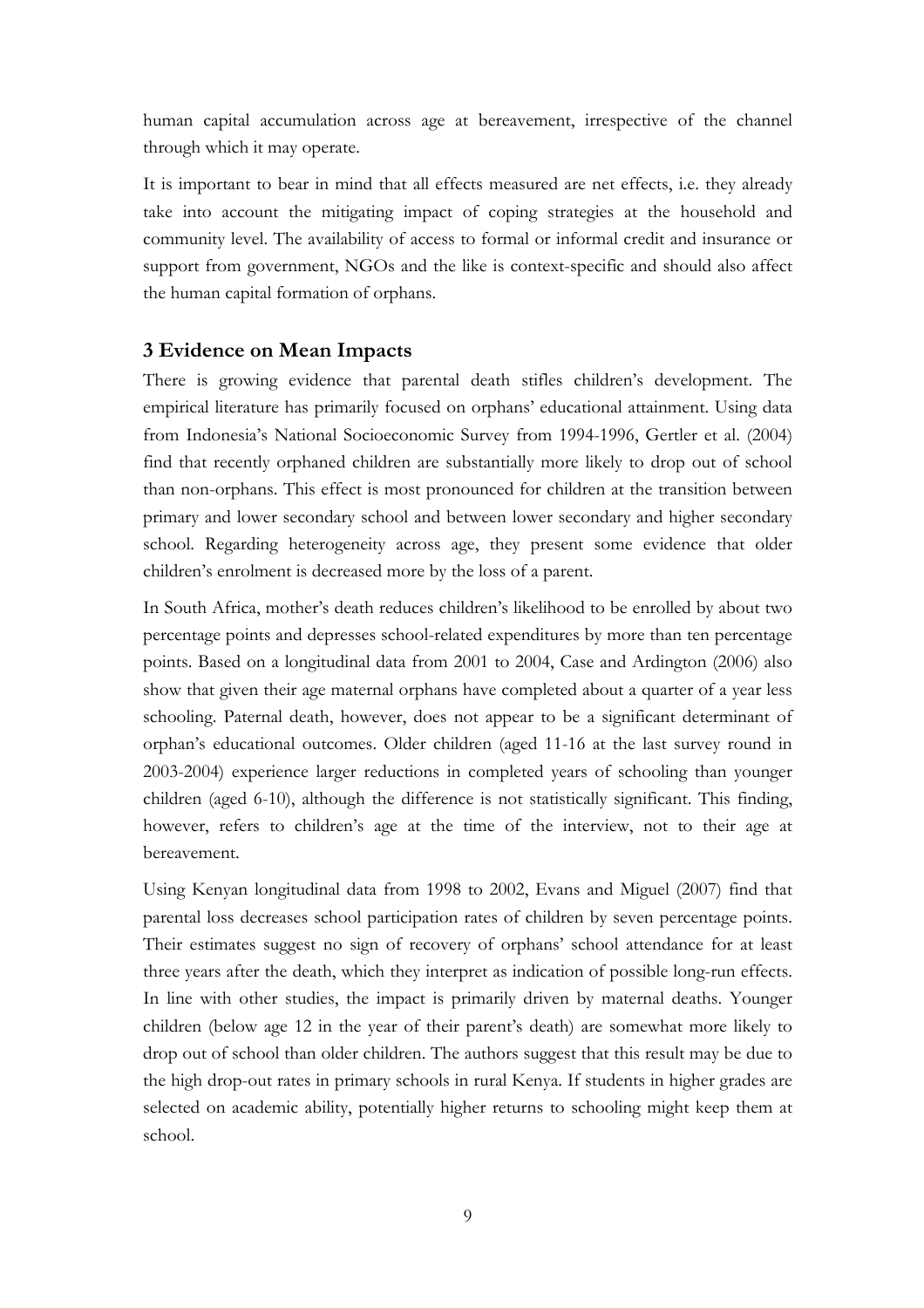Despite this evidence for reduced school enrolment or attendance in the short and medium run, it is not obvious whether such effects persist into adulthood. While impacts could be cumulative over the duration of orphanhood, they might as well vanish after a period of mourning and household adjustments (Beegle and de Weerdt, 2008). Yet, longrun evidence is still scarce as very few datasets follow orphans and non-orphans over a sufficient period of time.

An important exception is Beegle et al. (2010) who investigate the long-term impacts of parental loss on educational and body height attainment using the same dataset from North-Western Tanzania as we do. Their sample consists of 718 non-orphaned children aged 6-15 years and surveyed in 1991-1994 who are at least 19 years old by the final survey round in 2004. About 20 percent of the children lost at least one parent prior to age 15 after the baseline. Beegle et al. (2010) find that maternal loss permanently reduces educational attainment by about one year and final body height attained by almost two centimeters. In a related study, Beegle et al. (2006) split the same sample into two groups based on children's age at bereavement to separate younger and older orphans. In general, the impact on schooling and health does not seem to differ for orphans above and below twelve years at parental death. However, maternal death is associated with a larger impact on final height attainment for younger orphans.

Taken together, there is considerable evidence that parental loss, in particular the loss of the mother, has detrimental effects on children's human capital formation. This paper contributes to the presented set of studies on the mean impact of orphanhood by analyzing at what ages parental death is most critical to children's human capital formation in the long run.

### **4 Empirical Strategy**

#### 4.1 Data and Setting

With a per-capita income of about US\$1100 adjusted for purchasing power parity and ranking 152 out of 179 countries on the Human Development Index, Tanzania is one of the world's poorest countries. While the national prevalence rate of HIV among individuals aged 15-49 has shown a slight downward trend from well over seven percent in the mid-1990s to just over six percent in 2007, the absolute number of AIDS orphans continued to rise from an estimated 610,000 in 2001 to around 970,000 in 2007 (UNAIDS, 2008). The total number of orphans irrespective of the cause of parental death is significantly higher at around 2.6 million in 2007.

Our analysis draws upon data from the Kagera Health and Development Survey (KHDS). The Kagera region is located in North-Western Tanzania and was one of the first areas in Africa to be hit by the HIV/AIDS epidemic. It thus provides a well-suited setting for the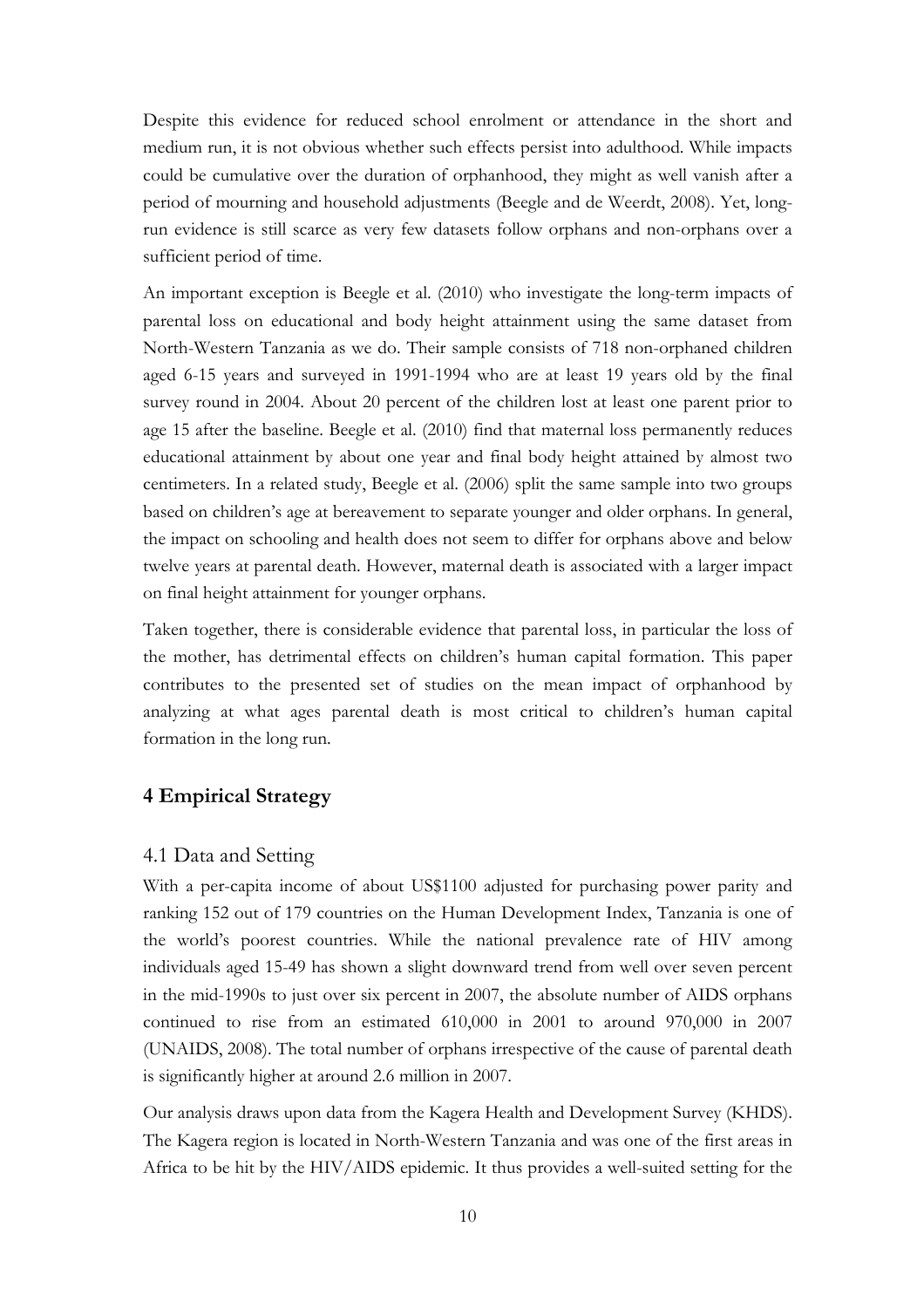analysis of the long-run impact of parental death. The original dataset (KHDS-I) was collected between 1991 and 1994 and includes information on 915 households who were interviewed up to four times at 6-7 months intervals. In 2004, a large effort was undertaken to track and re-contact as many surveyed individuals as possible for a repetition of the survey referred to as KHDS-II. Individuals were followed even if their original households had dissolved, if they had left the household, or if they had migrated to neighboring regions or countries. Thanks to the rigorous tracking effort, the re-contact rate is as high as 93 percent and 82 percent on the household and individual level, respectively. The longitudinal dataset thus covers up to 13 years and contains up to five observations per individual.3

As explained below, we use slightly different samples to analyze the long-run effects of orphanhood on height and educational attainment. This different choice is made to maximize sample size and variation across age at bereavement on the one hand and minimize the possibility of catch-up in terms of human capital accumulation on the other hand. Both samples are based on the group of children who were non-orphaned at the first interview during KHDS-I (1991-1994), but lost their mother or father previous to the re-interview in KHDS-II (2004) and before the age of 18. The cut-off point at age 18 follows the most common definition of orphanhood (UNAIDS et al., 2004; Skinner et al., 2006).

### 4.2 Height Attainment

 $\overline{a}$ 

Although health clearly is a multidimensional phenomenon, body height is frequently taken as a marker of long-term health status. It has been shown to capture chronic malnutrition and under-nutrition as well as frequent or chronic illness during childhood and adolescence (Case and Paxson, forthcoming; O'Donnel et al., 2008). Thus, if losing a parent really has an adverse impact on children's overall health in addition to what coping strategies can mitigate, this impact is likely to show up in orphans' final height.

Apart from capturing health and nutrition status during childhood, it is widely acknowledged that body height is also correlated with important determinants and indicators of individual welfare later in life. Almond and Currie (forthcoming) review the related literature and conclude that health and socio-economic status during childhood have a significantly positive impact on educational and labor market outcomes in adulthood. This underlines the central role of health in human capital and its predictive power for other outcomes relevant to individual welfare.

To maximize sample size, we use a relative measure of height referred to as height-for-age z-score. An individual's height-for-age z-score is the difference between her height and

<sup>3</sup> The World Bank (2004) provides detailed information on KHDS-I and KHDS-II.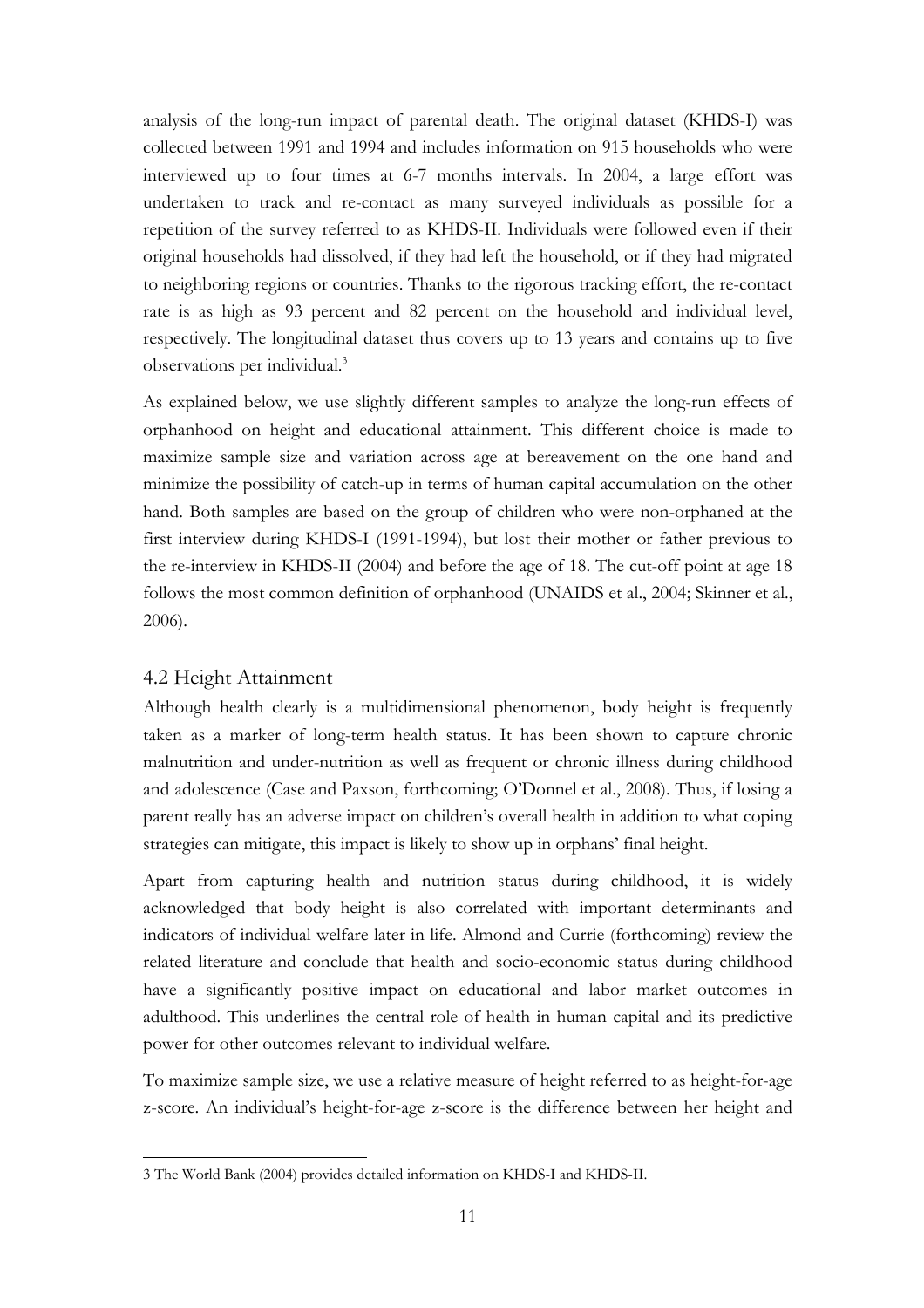the average height in her specific reference group, that is, individuals of the same sex and age, expressed in standard deviations of this reference group. Accordingly, height-for-age z-scores can take any real values, typically in the range of -5 to 5. Z-scores have the advantage of being standardized by gender and age in such a way that the z-score of an individual who follows a normal growth path does not follow a time trend. Thus, including adolescents who are still in the process of physical growth does not generate a problem of truncation because their z-scores can still take arbitrary values and are not confined to a certain range due to their lower age.

Considering all orphans who were aged below 18 at baseline (first interview during KHDS-I), our health sample contains 369 individuals. Since some of them did not reach adulthood at the time of KHDS-II in 2004, however, catch-up growth among the younger children in our sample cannot be excluded. Yet, as noted by Case and Paxson (forthcoming), there is considerable correlation between height at any given age and final height attained. Moreover, a large fraction of our sample should have lived through the adolescent growth spurt which coincides with the onset of puberty and reaches its peak at age 12 for girls and age 14 for boys (Ulijaszek et al., 1998). We are thus confident that there is only limited potential for catch-up growth in our sample.

The average z-score is about -1.6, which implies that the individuals in our sample are considerably smaller than their counterparts in the UK reference group. This can be understood as evidence of a generally poorer health and nutritional status during childhood and adolescence. It is important to note that the choice of the reference group should not have an impact on our results. The reference group merely serves as an anchor affecting the absolute values, but not the variation of z-scores. Across populations, growth patterns are predominantly determined by environmental factors and individuals from different ethnic backgrounds would on average be equally tall if they grew up under similar circumstances (Bogin, 1999; Ulijaszek et al., 1998; Steckel, 1995). Using a different reference group would only result in a parallel shift of the distribution of observed zscores as the shape of growth paths across age is predominantly determined by biological factors and thus unlikely to vary significantly across countries.

#### 4.3 Educational Attainment

The sample used to analyze the long-run effect of age at bereavement on educational attainment only includes those orphans who were aged below 18 at baseline and at least 19 years old at the time of KHDS-II in 2004. After this age, a significant catch-up in terms of formal education is unlikely to occur. Most adolescents have left school by this age and re-enrolment after having entered the labor force is rare. This restricts our education sample to 184 orphans and leaves us with no children who lost a parent prior to 6 years of age. This limited age range is a shortcoming of our education sample since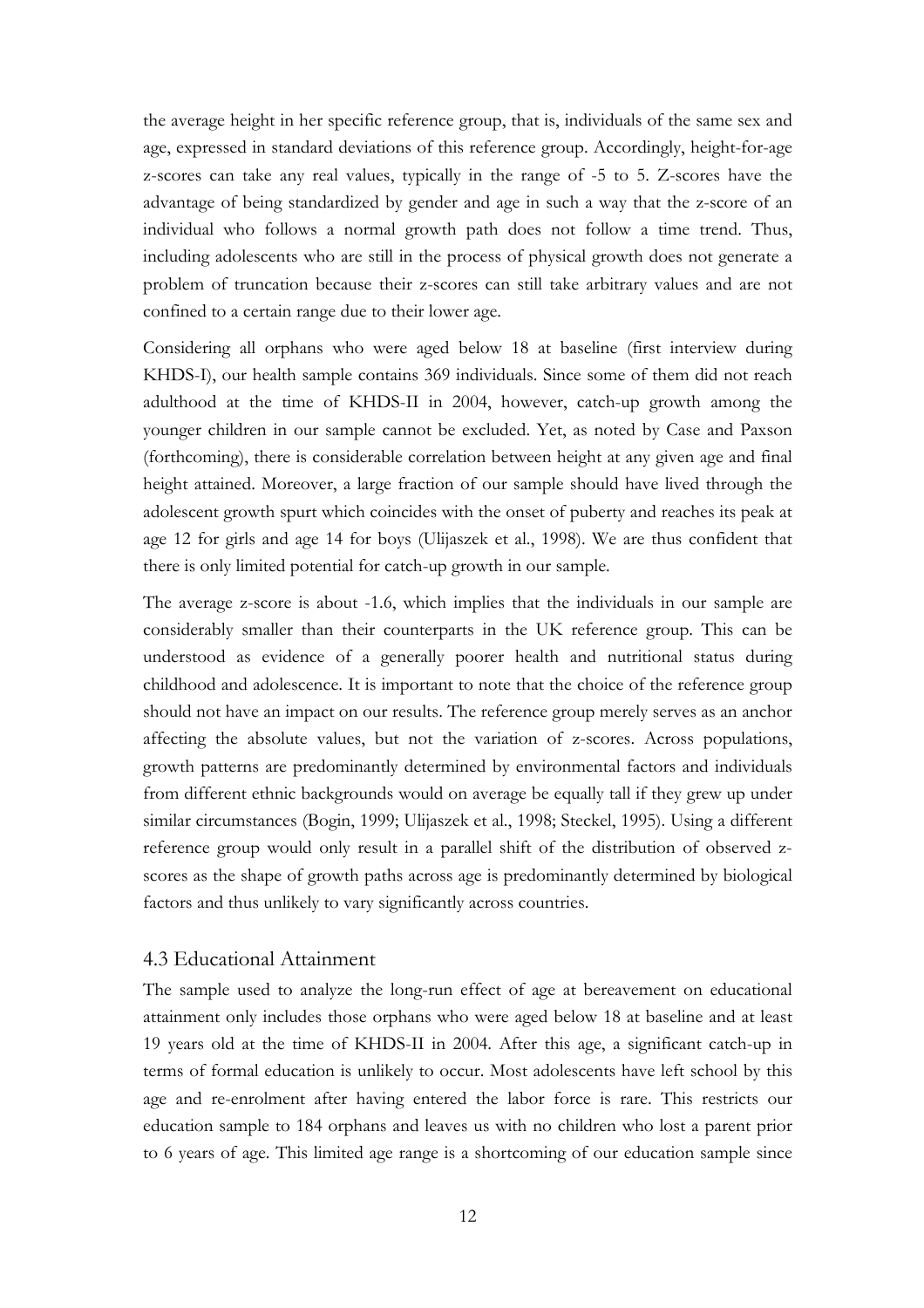we want to look at heterogeneity across different ages at bereavement and pre-school years could be of particular interest.

Primary schooling in Tanzania is completed after grade seven, lower secondary schooling after grade 11 and upper secondary schooling after grade 13 (Ainsworth et al., 2005). While statutory enrolment age is seven, about 84 percent of all children actually started school significantly later in the mid-1990s, when our baseline data were gathered (World Bank, 1999). Average enrolment age was about ten and nine years for boys and girls, respectively. Thus, the youngest individuals in our sample (aged 19 in 2004) could in principle still have been visiting school at the time of KHDS-II. However, given the fact that only seven percent of secondary-school-age children were enrolled in secondary school in the mid-1990s (World Bank, 1999), this possibility is unlikely to be relevant. In fact, only seven individuals of our sample were still at school in 2004.

We follow Beegle et al. (2010) and take the highest grade completed in 2004 as our dependent variable. We refer to this variable as *years of schooling*, counting each grade as one year. Ideally, one would investigate the effects of parental loss on standardized test scores or even cognitive ability. Educational attainment and a more holistic measure of education can vary largely between adolescents who have completed the same grade. However, given the data at hand, we have to resort to years of schooling as the arguably best proxy for educational attainment available.

#### 4.4 Econometric Setup

We take advantage of the longitudinal dimension of the dataset by regressing final outcomes (KHDS-II, 2004) on age at parental loss and a set of pre-orphanhood characteristics, which are taken from the first interview during KHDS-I (1991-1994). If available, we include information on orphans' month of birth and the month in which parental death occurred in order to use as much variation in age at bereavement as the dataset allows for.

Our econometric setup is summarized by the following equation:

$$
Y_{i2004} = c + a_1 A_i + a_2 A_i^2 + \nu D_i + x_{iji} \gamma + f_{ikl} \gamma + a_{i2004} \omega +
$$
  
\n
$$
\beta_1 [A_i * P_i] + \gamma_1 [A_i * M_i] + \delta_1 [A_i * P_i * M_i] + \kappa P_i + \lambda M_i + \mu [P_i * M_i] +
$$
  
\n
$$
\beta_2 [A_i^2 * P_i] + \gamma_2 [A_i^2 * M_i] + \delta_2 [A_i^2 * P_i * M_i] + \varepsilon_{i2004}
$$

where  $Y_{i2004}$  is the outcome of interest, height-for-age z-score or highest grade completed, of individual *i* in 2004 and  $A_i$  is the age at bereavement. Squared terms of  $A_i$  allow for potentially non-linear effects across  $A$ <sub>i</sub>, thus helping to identify critical periods of parental death. The possibly more adverse impact of double orphanhood on a child's human capital formation is captured by the dummy variable *Di* .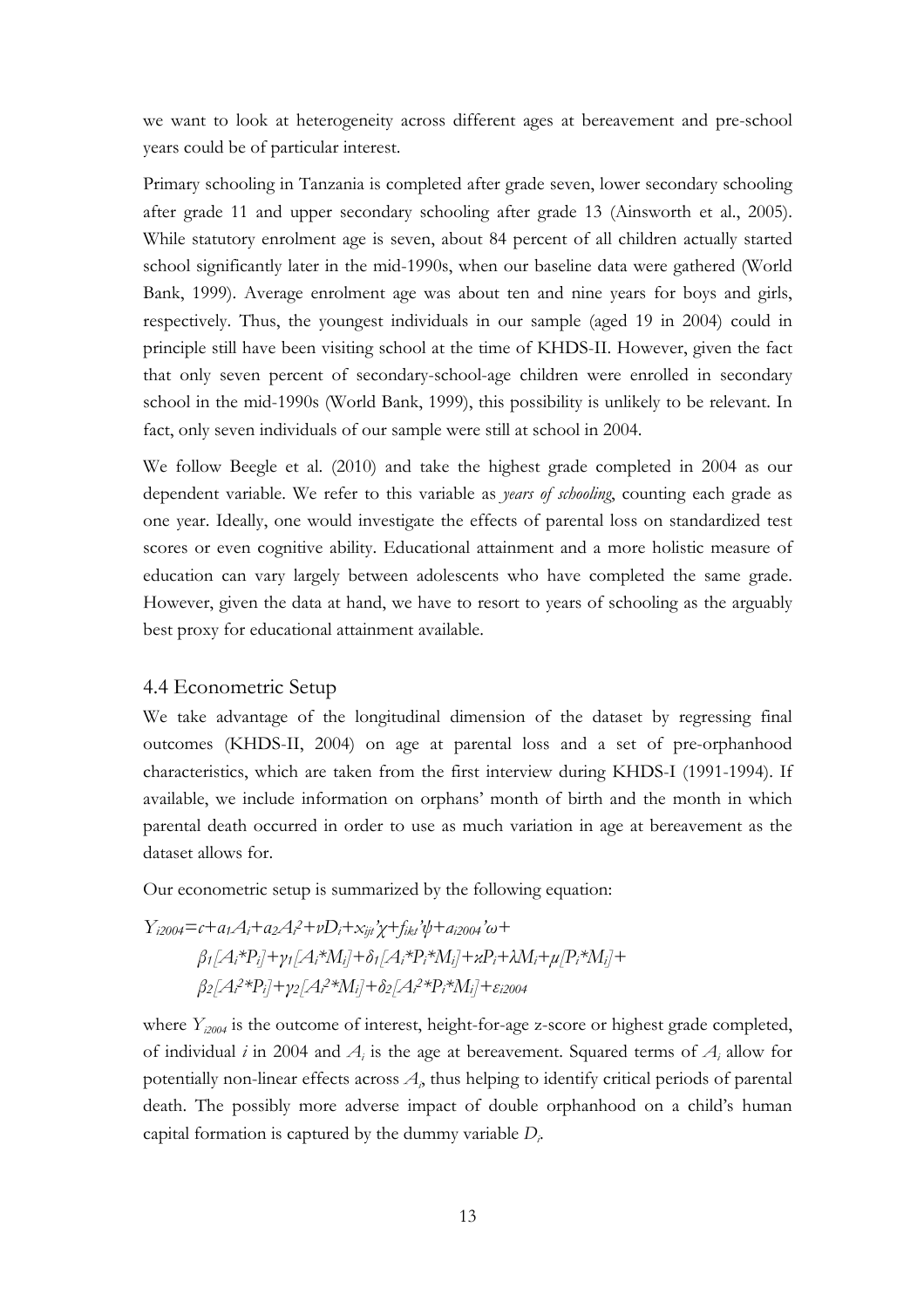Pre-orphanhood characteristics  $x_{ij}$  at the household and individual level are measured at baseline. Depending on the identification strategy used, we add baseline fixed effects  $f_{ik}$  at the community or family level. The last term represents control for cohort effects via age dummies *ai2004* in 2004.

To determine whether the impact of parental loss differs by the gender of the deceased (or surviving) parent, one could generate a variable for both age at maternal and paternal death. However, the fact that most children in our sample are single orphans (79 percent and 83 percent in the health and education sample, respectively) would create many missing values for these variables. We circumvent this problem by only considering age at *first* bereavement and interacting  $A_i$  and its squared term with a dummy variable  $P_i$ indicating whether it was the father who died first. As the effects of orphanhood are likely to vary for boys and girls, we also add interactions with a dummy variable for boys (*Mi* ). Given the limited sample size, this procedure is preferred to splitting the sample into female and male subsamples.

*εi2004* is an individual-specific independent and identically distributed error term. The above model is estimated using Ordinary Least Squares.<sup>4</sup> Standard errors are clustered at the household level to take into account that outcomes of children living in the same household are likely to be correlated.

#### 4.5 Identification

 $\overline{a}$ 

We follow two complementary strategies to identify the effect of age at bereavement on human capital formation. First, we propose that, controlling for pre-orphanhood characteristics, the timing of parental loss is exogenously distributed across children's ages. Second, we add family fixed effects to the above equation and exploit the variation created by the fact that siblings lose their parent at the same time, but at different periods in their human capital formation.

Orphanhood as such is unlikely to be a random event. In Africa, HIV is a disease that is predominantly sexually transmitted and hence subject to selection into risky sexual behavior or dependencies (Beegle and de Weerdt, 2008). If factors attributable to parental self-selection are correlated with children's health and educational outcomes, however, any observed differences between orphans and non-orphans might have already existed before orphanhood. Nonetheless, this problem does not apply to our analysis. Being interested in the ages at which orphanhood is most critical, we do not compare orphans and non-orphans; our sample only includes children who lost at least one parent.

<sup>4</sup> For years of education censoring to the left is a potential source of concern as this variable can only take positive values if a child was ever enrolled in school. However, only 15 orphans in the education sample have never attended school. Given this low share and the difficulties of interpreting interaction terms in non-linear models (Ai and Norton, 2003), we follow Beegle et al. (2010) and use linear regression models.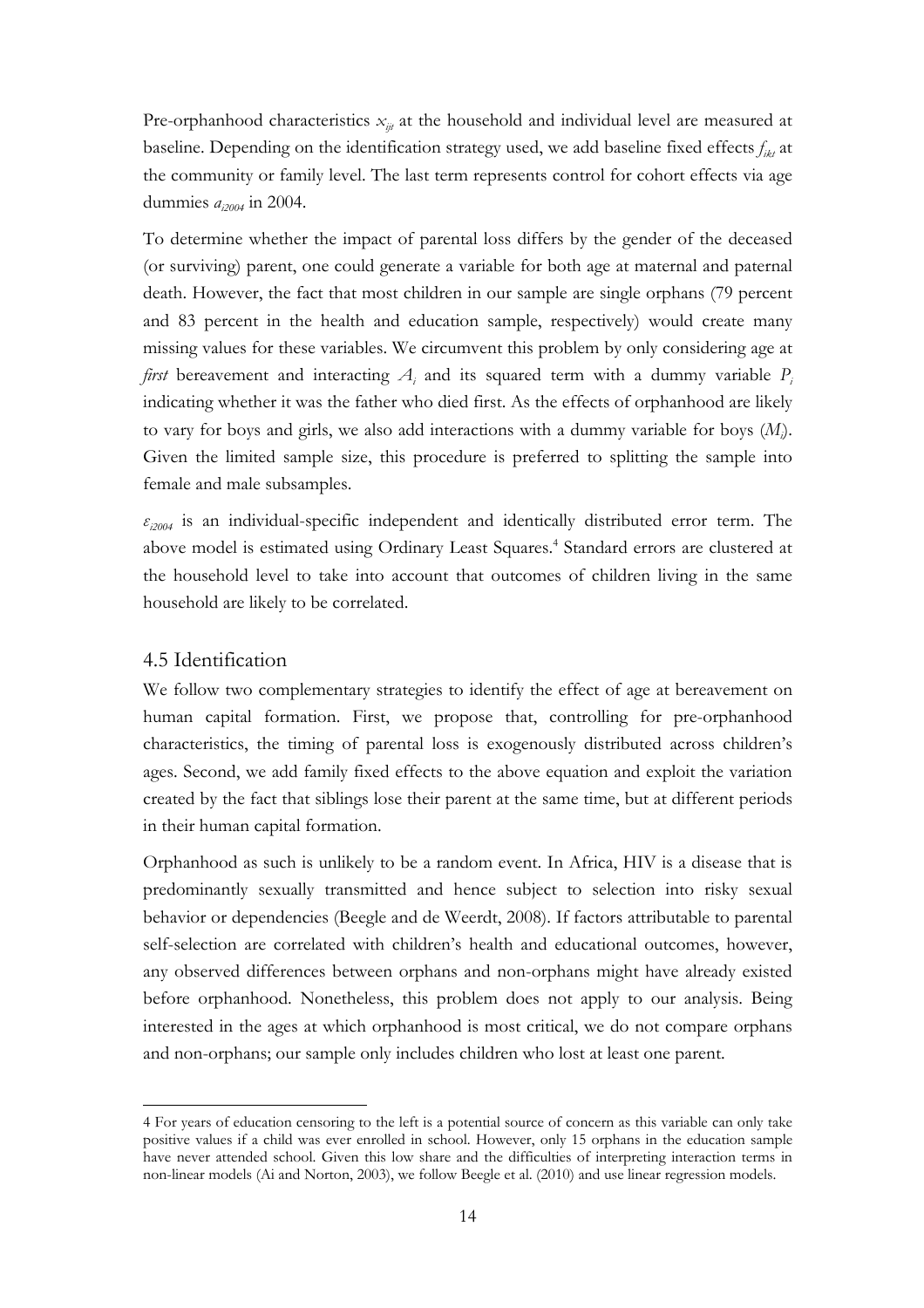Still, this does not exclude the possibility that the *timing* of parental death is endogenously determined. There might be confounding factors that affect both age at bereavement and children's human capital accumulation. In this case, observed differences in the dependent variables between children who were orphaned at younger age and those who lost their parents later in their development process might be driven by pre-orphanhood characteristics, too. For instance, children from initially richer households could not only have completed more years of schooling at the time of parental death. Ceteris paribus, their age at parental loss could also have been higher on average because more resources could have been devoted to parents' terminal care. A similar argument can be made when considering coping strategies. Arguably, initially richer households are better equipped to cope with the death of an adult. They can more easily afford to send their children to school and forgo their potential earnings or labor supply at home. Their higher ability to safeguard (food) consumption may also positively influence orphans' health.<sup>5</sup> Even after controlling for such observable pre-orphanhood characteristics, the alleged impact of timing of parental death may still be driven by unobservable factors. While it is conceivable that such factors are related to selection into orphanhood as such, it is much less obvious why they should be systematically associated with age at bereavement.

Nonetheless, we address the concern of unobserved heterogeneity by regressing baseline outcomes of interest on *future* age at bereavement and the full set of baseline controls (compare Beegle et al., 2010; Case and Ardington, 2006). Only if timing of parental loss is correlated with omitted variables we do not control for would we expect future age at bereavement to be a significant predictor of baseline outcomes. The underlying assumption is that such unobserved variables would adversely affect outcomes already before orphanhood. Yet, Table A3 in the appendix shows that the timing of parental death is not significantly related to height or educational attainment. We are hence confident that age at bereavement is sufficiently exogenous to warrant identification, at least after controlling for important pre-orphanhood characteristics.

An alternative identification strategy is to compare siblings by using family fixed effects. This approach effectively neutralizes any observed and unobserved confounding factors at the family level. Before parental death, siblings share the same environment including genetic factors, extended family, family norms, neighborhoods as well as parents' general attitudes towards education and health. However, they experience the loss of a parent at different stages in their development. We exploit this plausibly exogenous variation for identification. In addition, this approach takes care of sample selection bias. To the extent

 $\overline{a}$ 

<sup>5</sup> Lundberg et al. (2000) discuss households' coping strategies and sources of external funding following an adult death in Kagera. However, nothing suggests that external support in Kagera during the time of the survey benefited children differently across age at bereavement.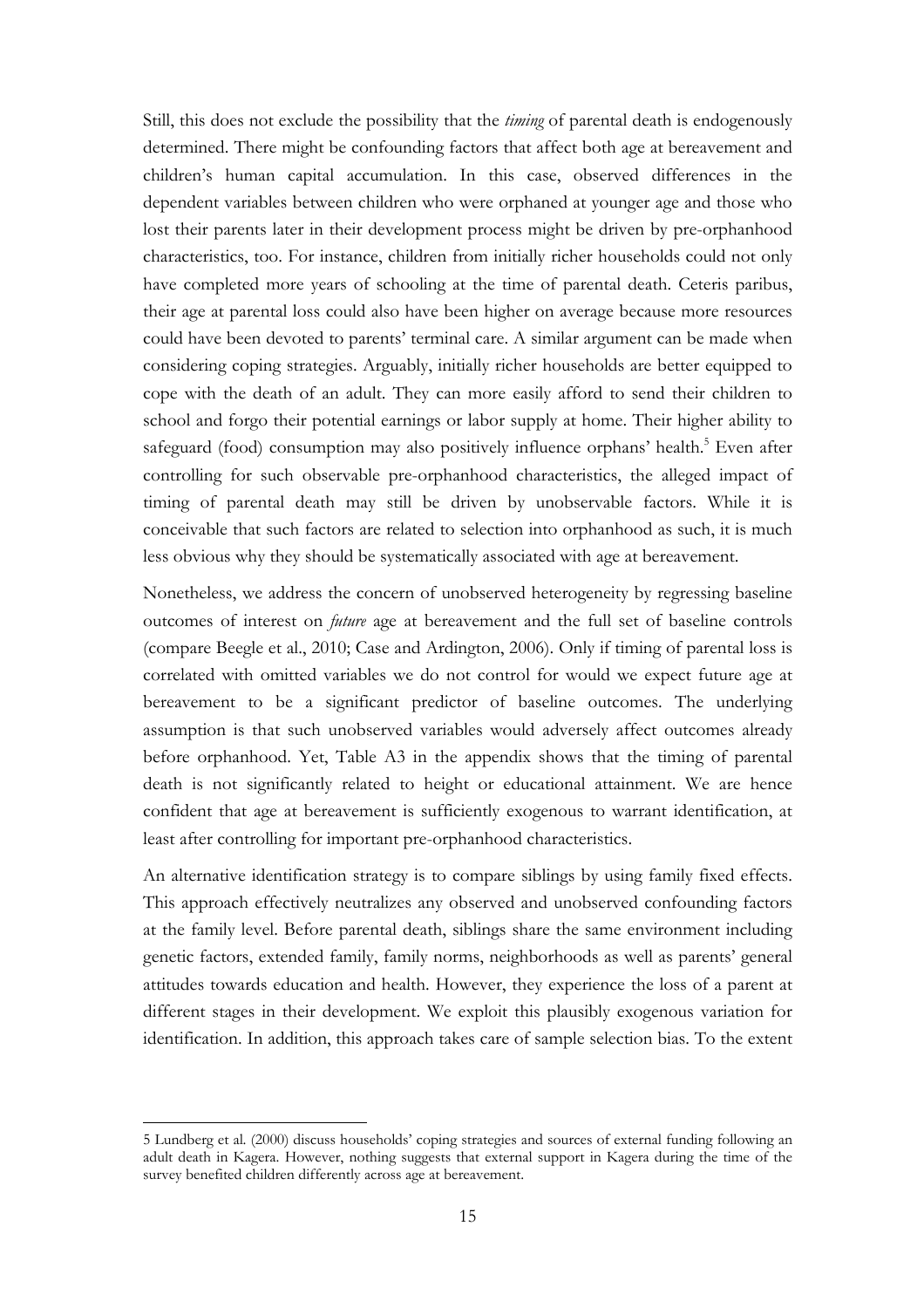that selection into orphanhood is related to family-level factors, the fixed-effects results for our orphan sample are valid for the entire child population in Kagera.<sup>6</sup>

The use of family fixed effects, however, ignores differential treatment of children *within* households. First of all, human capital outcomes might have been affected by the date of birth, as the economic condition of a given household is likely to change over time. Depending on their age difference, children of the same parents might have grown up under circumstances more or less favorable for their human capital formation. Birth order may also play a role. First-born children are often found to fare better in terms of both health (e.g. Horton, 1988) and educational attainment (e.g. Black et al., 2005). Such discrimination against later-born siblings might be explained by increased competition for parental resources. In the case of parental death, however, first-born children may also bear a disproportionately large burden, as older children are more likely to take over some of the tasks that were previously performed by the deceased parent. To address these complications, we include a dummy marking first-born children. We also add a full set of age (in 2004) dummies to control for cohort effects. While the age dummies pick up general trends in living conditions, the indicator of being first-born captures heterogeneity between siblings related to order and timing of birth.

The elimination of any confounding factors at the family level is a clear advantage of the siblings analysis. However, it comes at the cost of reduced sample size. Under this approach, the sample only includes orphans with at least one sibling. This lowers the number of observations to 267 in the health and 104 in the education sample. By contrast, the other proposed identification strategy uses the full sample. Relying on variation between families, it is also more robust to concerns regarding differential treatment of children within families.

### 4.6 Control Variables

 $\overline{a}$ 

Our regression models include various baseline characteristics at the individual and household level. These are meant to control for confounding pre-orphanhood differences and capture heterogeneous adoption of coping strategies with adverse impact on human capital accumulation. The family fixed effects model draws on a more parsimonious specification and only considers individual characteristics.

A household's longer term welfare status is approximated by a wealth index which is the first principal component of a set of important household assets and durable consumption goods. These comprise per-adult equivalent land holdings, ownership of a

<sup>6</sup> A similar argument is made by van den Berg et al. (2009).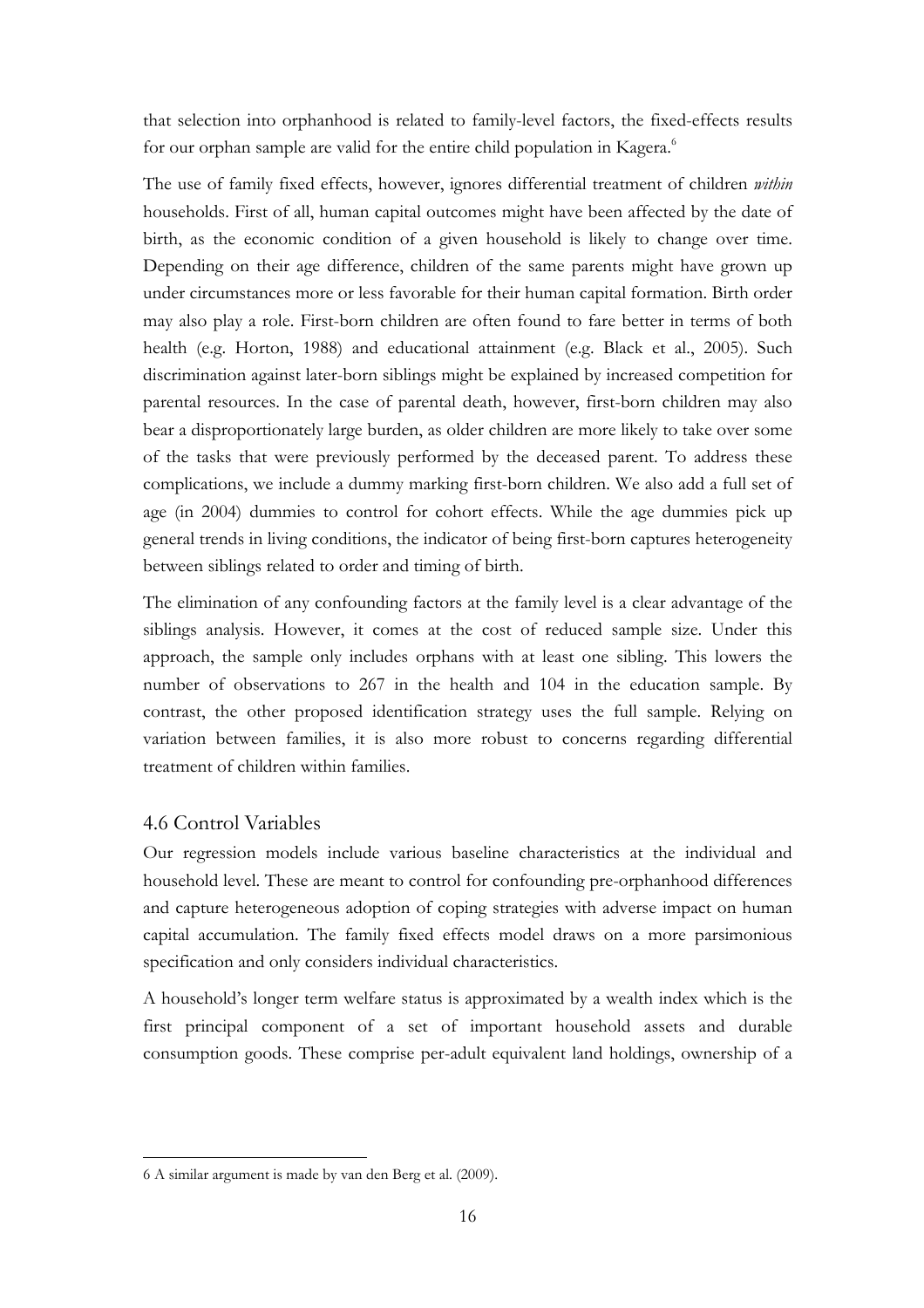motor vehicle, the number of rooms in the dwelling as well as indicators of housing quality.<sup>7</sup>

Given the importance of parental inputs and parents' attitude for children's schooling and health outcomes, we control for parents' own educational background (Kenkel, 1991; Thomas et al., 1991). Specifically, we include dummy variables indicating whether mothers and fathers have attended school and whether they were present in the household at baseline. The latter should also provide a proxy for the level of nurture given by each parent. Unfortunately, numerous missing values impede including parents' highest grade completed in our regressions which would give a more detailed picture of the family's educational background.

To capture competition for parental resources as well as a household's demographic possibilities to cope with the loss of an adult, we add measures of the size and composition of the household. Potential differences in preferences for children's wellbeing before orphanhood are proxied by the gender of the household head.

We also try to control for genetic factors which should play an important role in determining children's body height. A natural step would be to include both mother's and father's anthropometrics as control variables. Because of many missing values for father's height, however, we follow Beegle et al. (2010) and only include mother's height.<sup>8</sup> Doing so should at least partially capture genetic endowments and might be more reliable than using father's measures who may not always be the biological father.

Orphans' baseline health and educational outcomes are included to further isolate the impact of parental death from effects of unobserved background characteristics that might influence children's human capital formation. In the health regressions, we include orphans' baseline height-for-age z-scores to capture individual health histories and heterogeneous endowments before losing a parent. In the education regressions, we use a relative measure of years of schooling defined as the difference between a child's years of schooling at baseline and the years of schooling a child of her age would have attained had she been enrolled at age seven, the statutory enrolment age in Tanzania. Compared to an absolute measure, this schooling-for-age variable does not follow a time trend and should hence be less correlated with age at bereavement.

Community fixed effects are added to eliminate the confounding impact of community characteristics that have not changed over the 13-year period covered by the survey.

 $\overline{a}$ 

<sup>7</sup> Housing quality is captured by the availability of electrical lighting, the type of roof, wall and floor materials, access to a private toilet, a private or public water source and the type of water source.

<sup>8</sup> Another potentially important control variable is parents' age at baseline. Many missing values, however, prevent us from doing so. Still, running the regression on the reduced sample for which mother's age is available does not change our results. This may be due to the fact that parents' age is not perfectly correlated with children's age. Some parents have their first child earlier than others, parents may be of different ages, and they typically have several children in the first place.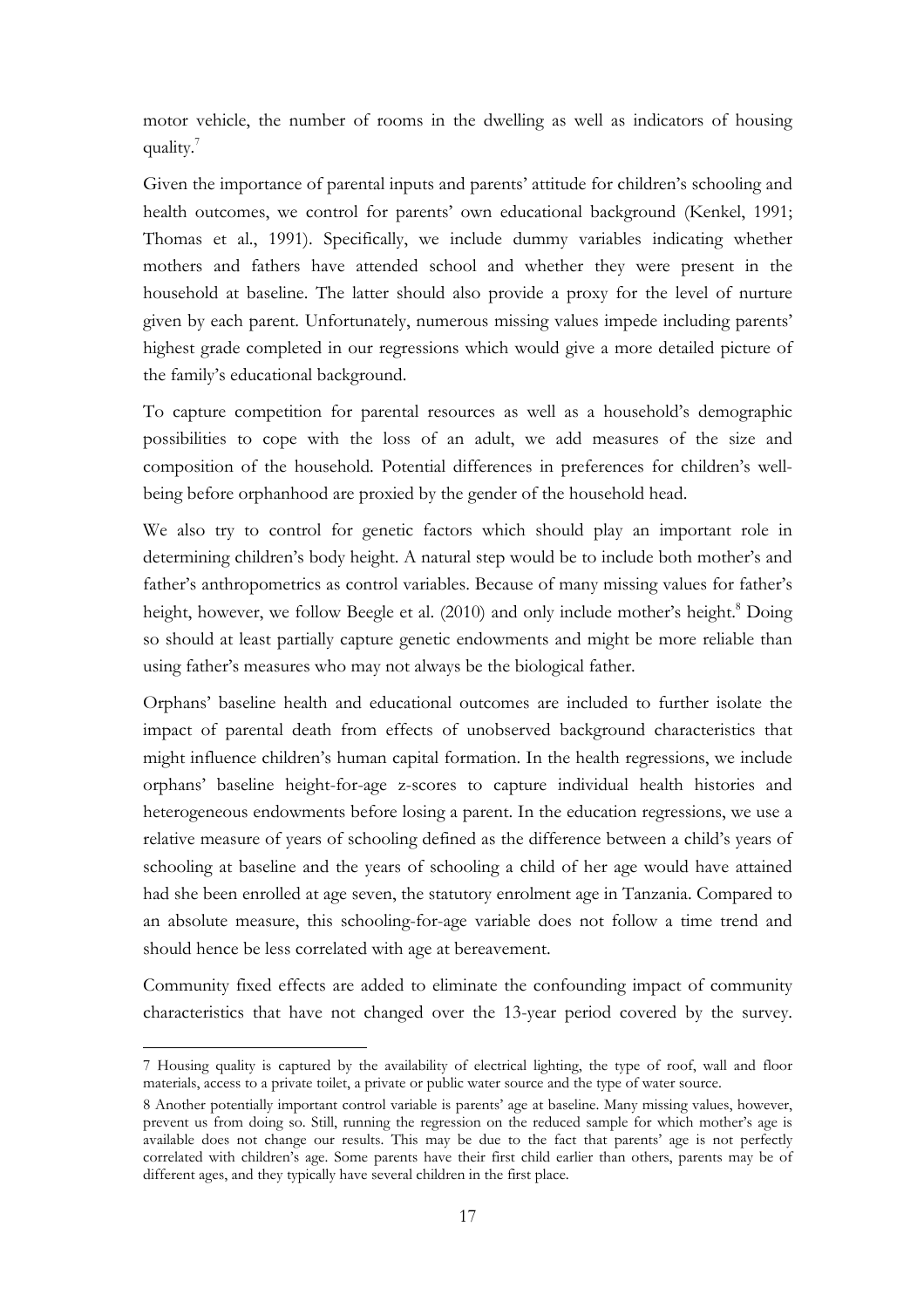Certainly, communities develop over time and infrastructure including the accessibility and quality of schools as well as health facilities is likely to change. However, in order to bias the parameter estimates of interest, these characteristics would have to have changed differentially across orphans' average age at parental death in different communities. This case seems very unlikely. Besides, the set of age dummies take care of general trends or shocks that occur at the regional or national level.

# **5 Results**

The following two sub-sections present the main findings from our econometric analysis of orphans' height and educational attainment. Due to the multiple and non-linear interaction effects the interpretation of the regression results is most easily done graphically. Full regression tables are provided in the appendix. Besides examining the general impact of age at bereavement on human capital outcomes, we distinguish between four types of orphans: male and female paternal orphans as well as male and female maternal orphans. For each type we evaluate the impact of age at bereavement on human capital outcomes at the mean or most typical values of the other independent variables, depending on whether they are continuous or binary. Together with the confidence intervals, these predicted values show at which ages parental loss is most critical for the outcome under consideration. In addition, the differential impact of orphanhood can be assessed by the slope of the fitted line, which is given by the marginal effect of age at bereavement:

# *∂Yi2004/∂Ai=α1+2α2Ai+β1Pi+γ1Mi+δ1[Pi\*Mi]+2β2[Ai\*Pi]+2γ2[Ai\*Mi]+2δ2[Ai\*Pi\*Mi]*

Age periods in which the marginal effect is significantly different from zero indicate when and how the relationship between age at paternal loss and health and education later in life changes. An upward-sloping curve would imply that parental death is more detrimental to younger children, while the reverse would be true in the case of a downward-sloping curve.

Since we do not perform a comparison with the counterfactual scenario of both parents being alive, our estimation results should not be confused with the impacts of parental loss as such. Our focus is on investigating at which ages parental loss is most critical to children's human capital formation. However, children who lost their first parent around the age of 18, our cut-off point used for defining orphanhood, may serve as a reference category. Becoming an orphan at this age should no longer have a major effect on a child's human capital formation. By the age of 18, body growth is generally completed (Bogin, 1999) and children in Tanzania at the end of the 1990s had typically reached their final educational attainment (World Bank, 1999).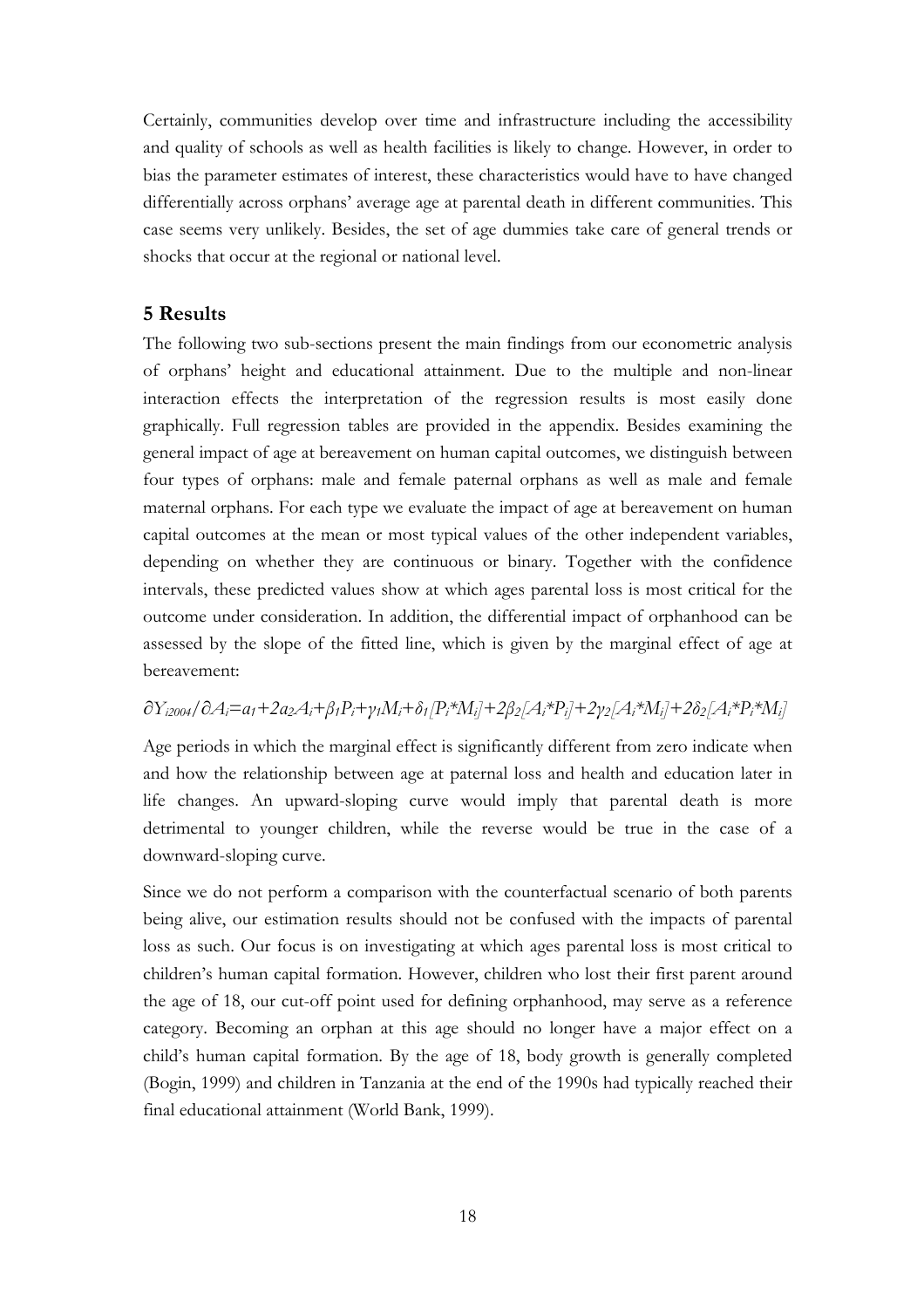#### 5.1 Height Attainment

Figure 1 summarizes our findings on heterogeneous impacts of parental death on children's long-term health outcomes. For the different kinds of orphans, the left column presents the results from the regressions with community fixed effects, while the right column presents the results from the siblings analysis. Overall, both identification strategies produce very similar results.

Estimating the relationship between age at bereavement and height-for-age z-scores without interactions with the gender of the late parent and the child, the death of a parent appears to be most critical to body growth when children are young. However, this general impression conceals considerable impact heterogeneity across the different types of orphans.

For boys, paternal loss has the most adverse impacts on their long-term health status early in their lives. Boys whose father died before their teenage years achieve height-for-age zscores that are on average about one unit lower than those of boys who lost their father close to reaching adulthood. The predicted values suggest that the detrimental impact of age at bereavement on height attainment is relatively flat until age eight. In fact, the marginal effect of age at bereavement is not significantly different from zero before this age. After age eight, however, the unfavorable health impact of paternal orphanhood significantly decreases with age at bereavement. Up to the age of 18, the marginal effect of age at paternal loss is significantly positive for boys. Basically the same observations can be made for brothers. Boys who lose their father in early ages grow significantly shorter than their older brothers. This finding is in line with the medical literature suggesting that pre-adolescent growth is generally more sensitive to environmental factors than adolescent growth (Bogin, 1999). It also corresponds to the theoretical predictions from various transmission channels. Outcomes resulting from psychological trauma and lost income such as chronic stress and malnutrition stifle young children's development the most. The result can also be explained by the change of parental preferences. The loss of a father and the increasing importance of maternal preferences might imply that boys lose their privileged status and receive relatively less investments. Given the importance of early child development, the discontinuation of positive discrimination may be particularly harmful for boys' health formation when they are young.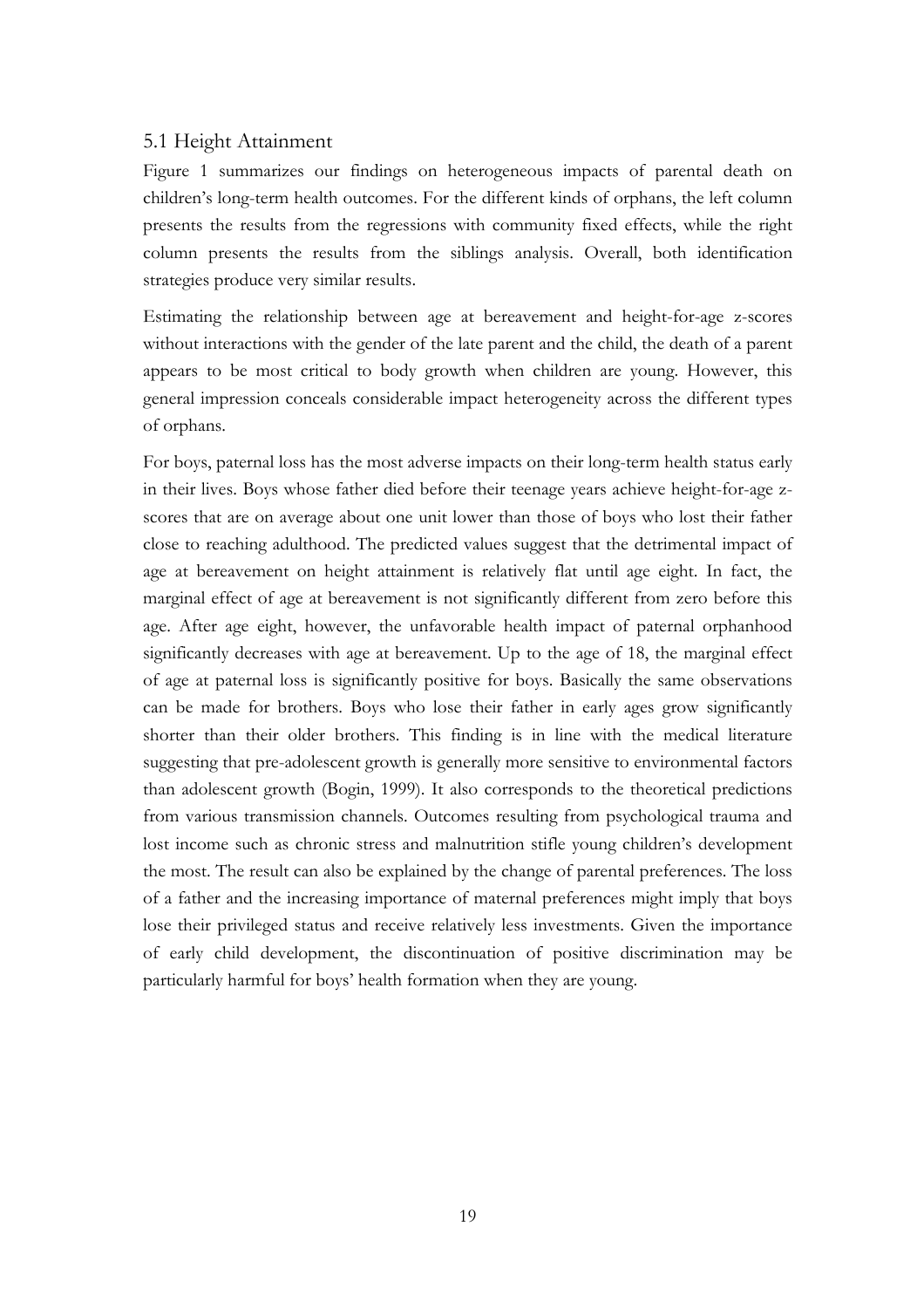

Notes - column 1: predicted values (community fixed effects), column 2: predicted values (family fixed effects); dashed lines: 90% confidence interval; shaded areas: marginal effect of age at bereavement significantly different from zero.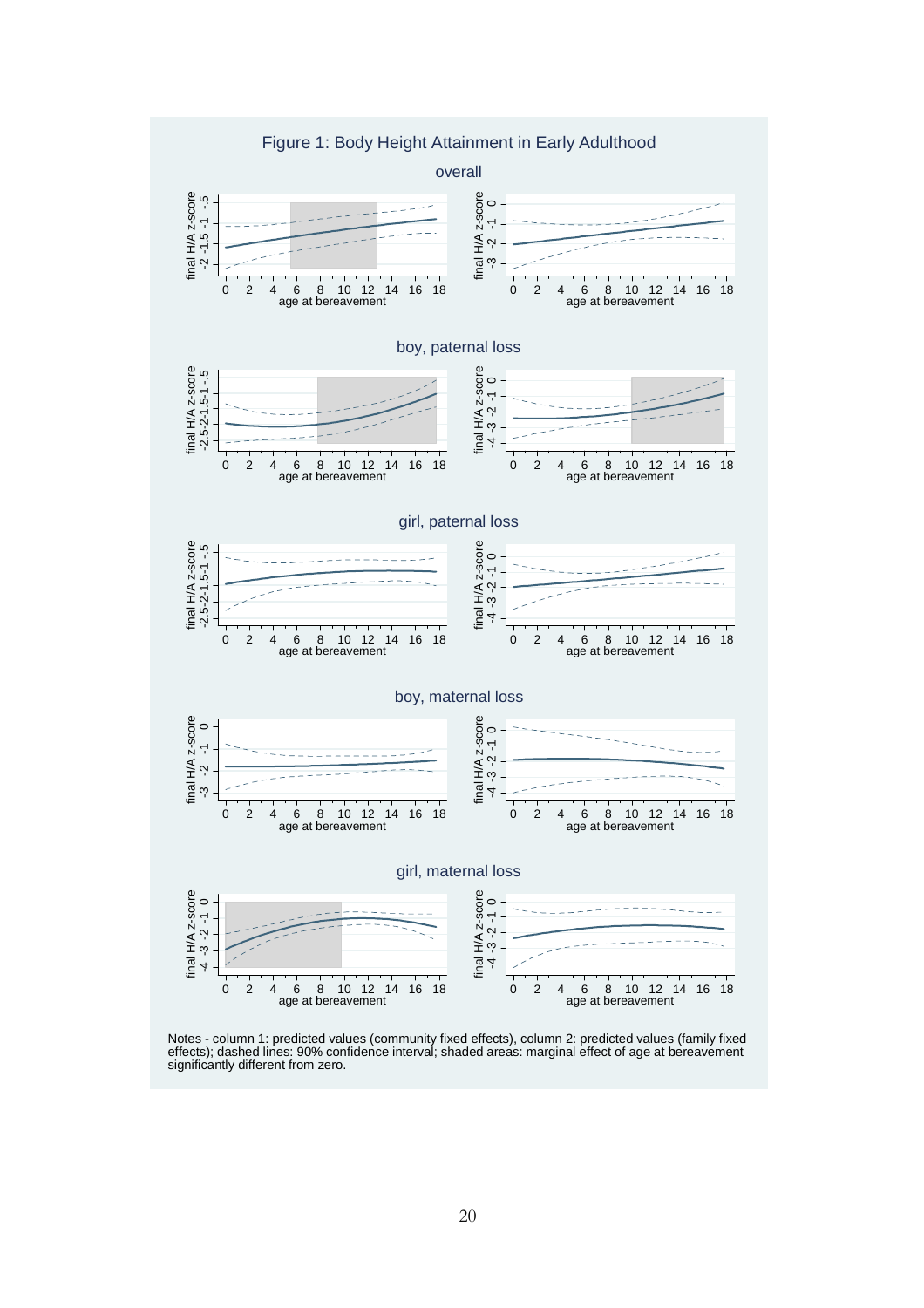As regards girls, the long-run health impact of paternal death does not appear to depend on the age at bereavement. Although the curve is slightly upward-sloping the marginal effect of age at paternal loss is not significantly different from zero. Psychological and income-related factors are unlikely to account for the divergent effects of father's death on girls and boys, as they should apply regardless of the sex of the child. However, as indicated above, the death of a male household head may change a household's resource allocation in favor of girls and thus compensate for income losses and distress. Young girls may particularly benefit from a growing role of maternal preferences.

Our findings for the death of a mother mirror those for the death of a father. While age at maternal bereavement does not seem to affect boys' long-term health status, girls suffer most in terms of height attainment when they lose their mother prior to age ten. In contrast to paternally orphaned boys, however, the marginal effect of age at bereavement for maternally orphaned girls is positive before teenage years and then becomes insignificant. A girl whose mother passes away around her first birthday attains heightfor-age z-scores in young adulthood which are almost two units lower than those of a girl whose mother survives until she becomes a young teenager. These effects are not significant at the family level though. Younger and older sisters do not appear to be differentially affected by their mother's death. Again, the change in parental preferences may explain why maternal loss has heterogeneous impact across age at bereavement for girls, but not for boys. The lack of maternal safeguarding of sufficient resource allocation towards girls is likely to be most adverse for health formation in early childhood.

The estimates of the other explanatory variables are mostly in line with expectations. Orphans' baseline height-for-age z-score and mothers' height are statistically highly significant predictors of higher 2004 z-scores. Thus, children who are relatively short at a given age are also likely to reach a relatively low height in adulthood. Parental education and a household's baseline wealth status, however, are not significantly associated with children's long-term health.

### 5.2 Educational Attainment

Figure 2 shows our findings on the relationship between age at bereavement and years of schooling attained in early adulthood. Again, the two identification strategies yield highly comparable results. It is important to keep in mind that the education sample does not include children who lost a parent prior to age six.

Overall, children who lose their parents earlier in life seem to attain lower levels of schooling in early adulthood. However, the marginal effect of age at bereavement is not significantly different from zero and the general specification without interactions terms masks differential impacts of orphanhood.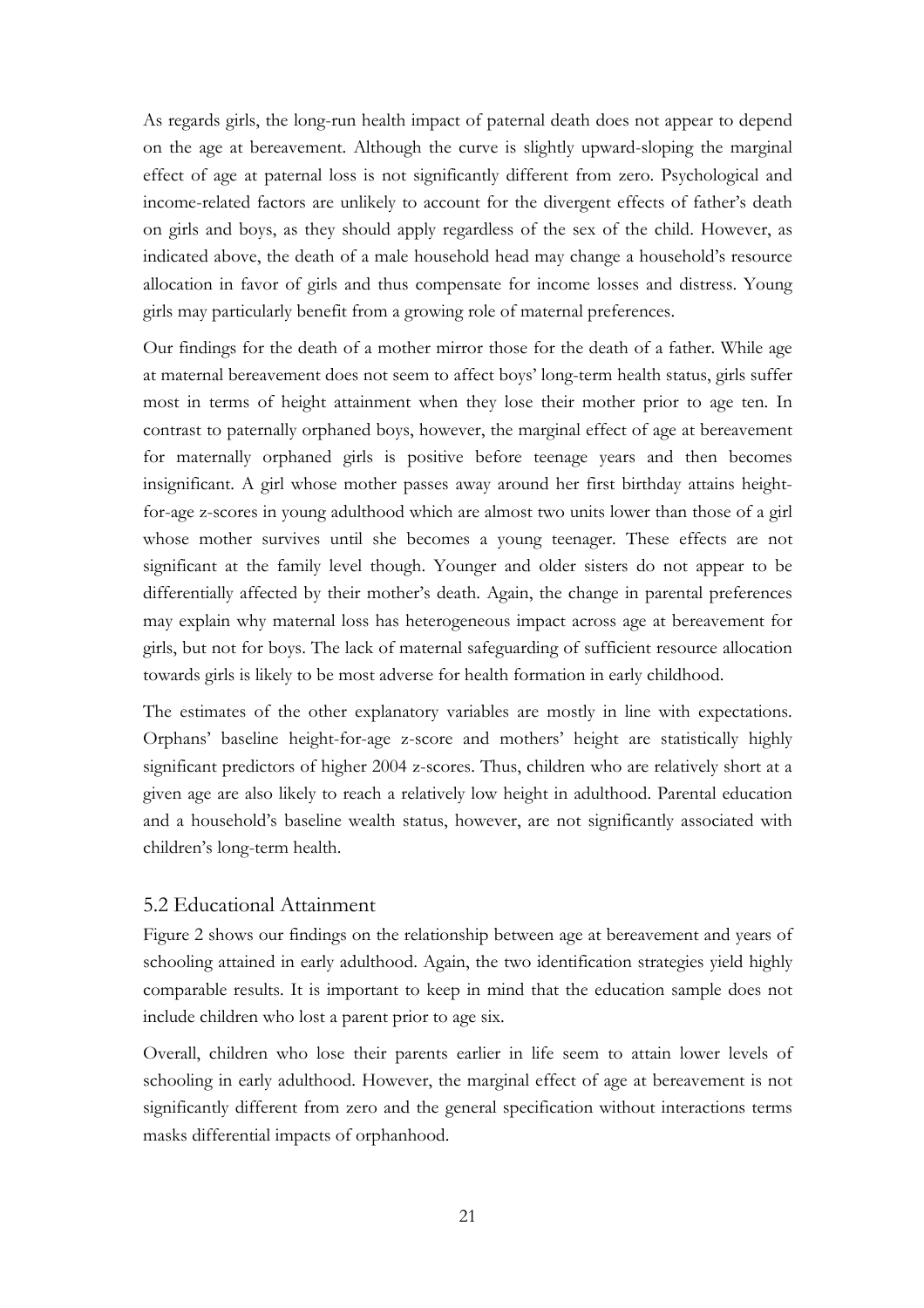

Notes - column 1: predicted values (community fixed effects), column 2: predicted values (family fixed effects); dashed lines: 90% confidence interval; shaded areas: marginal effect of age at bereavement significantly different from zero.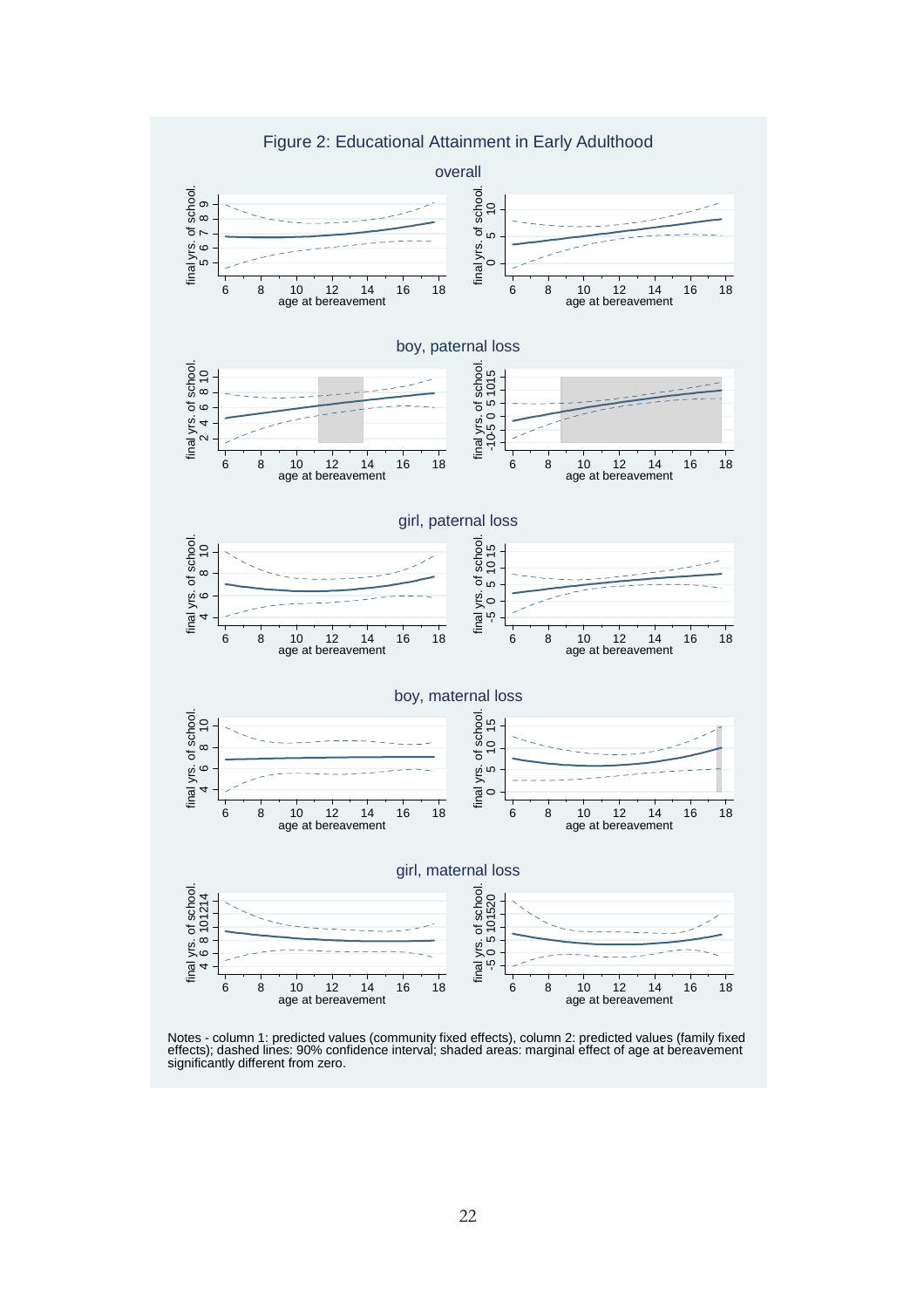Concerning paternal death, the results resemble those for long-term health status. Educational outcomes of boys are most severely affected when their father dies before adolescence. This effect is particularly pronounced for brothers. Boys who lose their father at age six attain up to five years less of schooling than their older brothers. Age at paternal bereavement, however, does not significantly matter for girls' educational level in young adulthood. As in the case of health, maternal preferences seem to protect younger girls from the adverse income effects that are typically associated with the death of the male household head. With respect to opportunity costs, we do not find evidence that older boys or girls spend less time in formal education than younger children following the death of their father. This result might be due to the fact that men often engage in wage employment and can hence not easily be substituted.

For maternal death, the picture looks different. Neither for boys nor for girls do we find heterogeneous impact across age at maternal bereavement. In particular, there is no evidence for increased opportunity costs of children's time as especially older daughters should be a relatively good substitute for female adult labor in domestic tasks.

As regards other covariates, children with relatively high educational levels at baseline have attained more years of schooling in early adulthood. So have children from initially richer households. Maternal education also improves orphans' long-run educational attainment. Fathers' schooling status, however, does not play a significant role.

### 5.3 Robustness Checks

 $\overline{a}$ 

Despite the high re-contact rates of 93 percent and 82 percent on the household and individual level, respectively, non-random attrition poses a potential source of bias. We address this problem by predicting the probability of an individual to be re-interviewed in 2004 based on the same baseline characteristics used above. We then use the inverse of these probabilities as weights in our regressions. Our results, however, are fully robust to this weighting procedure (available upon request). This finding does not come as a surprise given the low overall attrition rates and similar findings by Beegle et al. (2010) who also find that their results on the human capital impact of orphanhood as such remain unchallenged after accounting for potential attrition bias.

Another issue of concern is the role of parental morbidity. If the death of a parent was preceded by a long period of severe illness, orphans' health and educational status at baseline could already be contaminated by their parents' chronic disease. For instance, AIDS-related deaths, which are common in the study area, typically follow up to two years of opportunistic diseases like diarrhea, tuberculosis and acute respiratory infections (Morgan et al., 2002).<sup>9</sup> Such episodes inflict a heavy financial and emotional burden upon

<sup>9 41</sup> percent and 31 percent of the orphans in the education and health sample, respectively, have lost a parent up to two years after their baseline interview.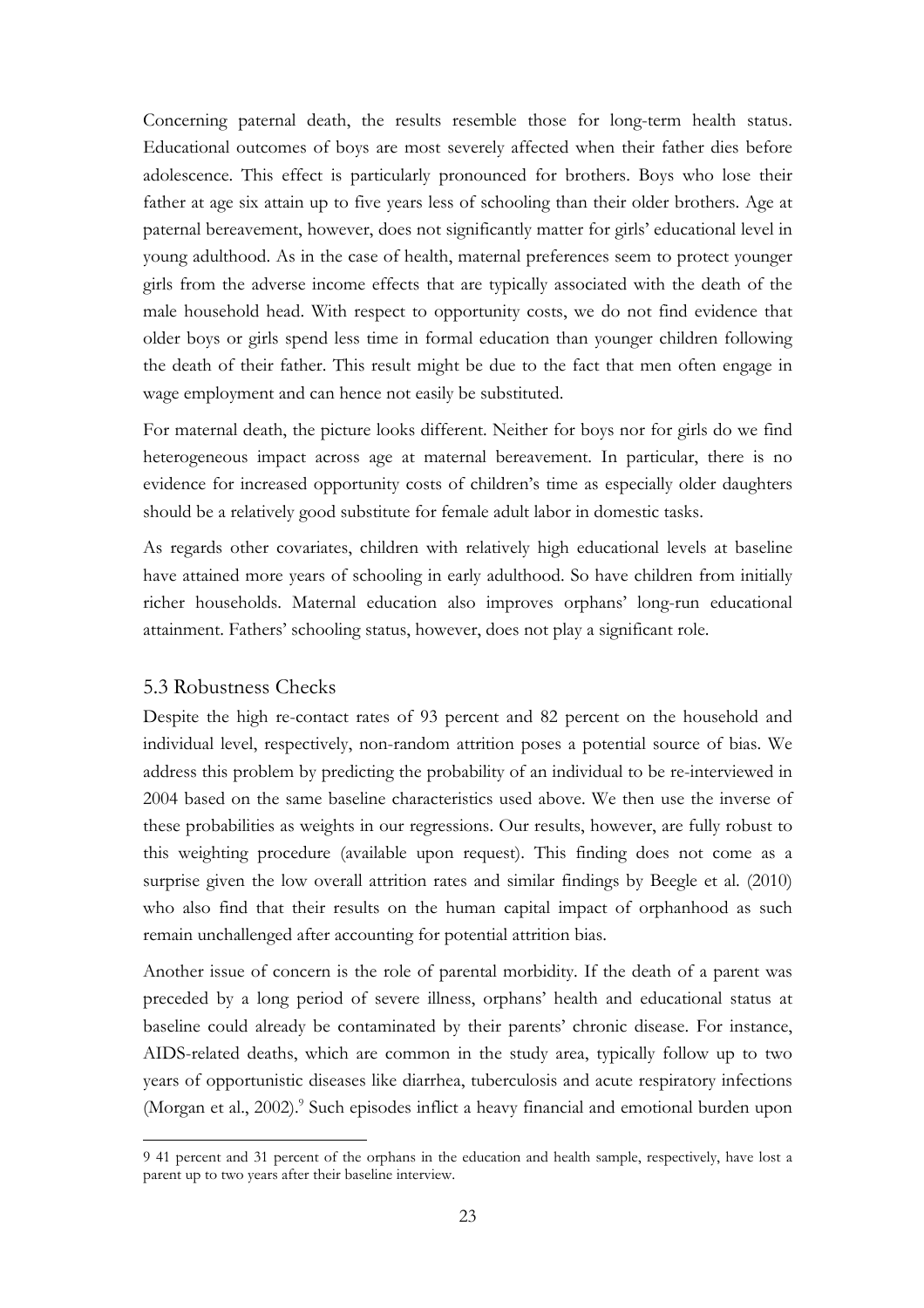affected households and could adversely affect human capital accumulation of orphans before the actual death. Since we do not reliably observe the cause of parental death, we control for parents' health status by including a dummy variable indicating whether they reported to have been chronically ill during the six months prior to the baseline survey. Again, our results remain virtually unchanged (available upon request) and are thus unlikely to be confounded by earlier parental morbidity. This finding is also in line with the previous observation that future age at bereavement is not significantly related to baseline height or educational attainment.

# **6 Conclusion**

There is ample theoretical ground to suspect that the age at which a child loses her parent(s) affects the magnitude of the resulting impacts on her overall human capital formation. Using longitudinal data from North-Western Tanzania, we provide empirical evidence in support of this view. Overall, however, the impact of orphanhood is less heterogeneous for the death of opposite-sex parents. Preferences of the surviving parent or the foster family seem to partly make up for income losses and psychological stress which typically accompany the loss of a parent. This finding also indicates that risks are not shared equally within households.

Our results may inform policy interventions to take an age-specific approach. Yet, optimal targeting of particularly vulnerable orphans remains challenging in the context of broad-based support schemes as the adverse effects of orphanhood not only vary with age at bereavement, but also with the sex of the deceased parent and the type of human capital. More research on critical periods for child development in developing countries is needed in order to design targeted interventions that provide favorable conditions for human capital formation after age five. Such interventions may be crucial for reaping the benefits of previous parental investments and improving a child's chances for later success in life.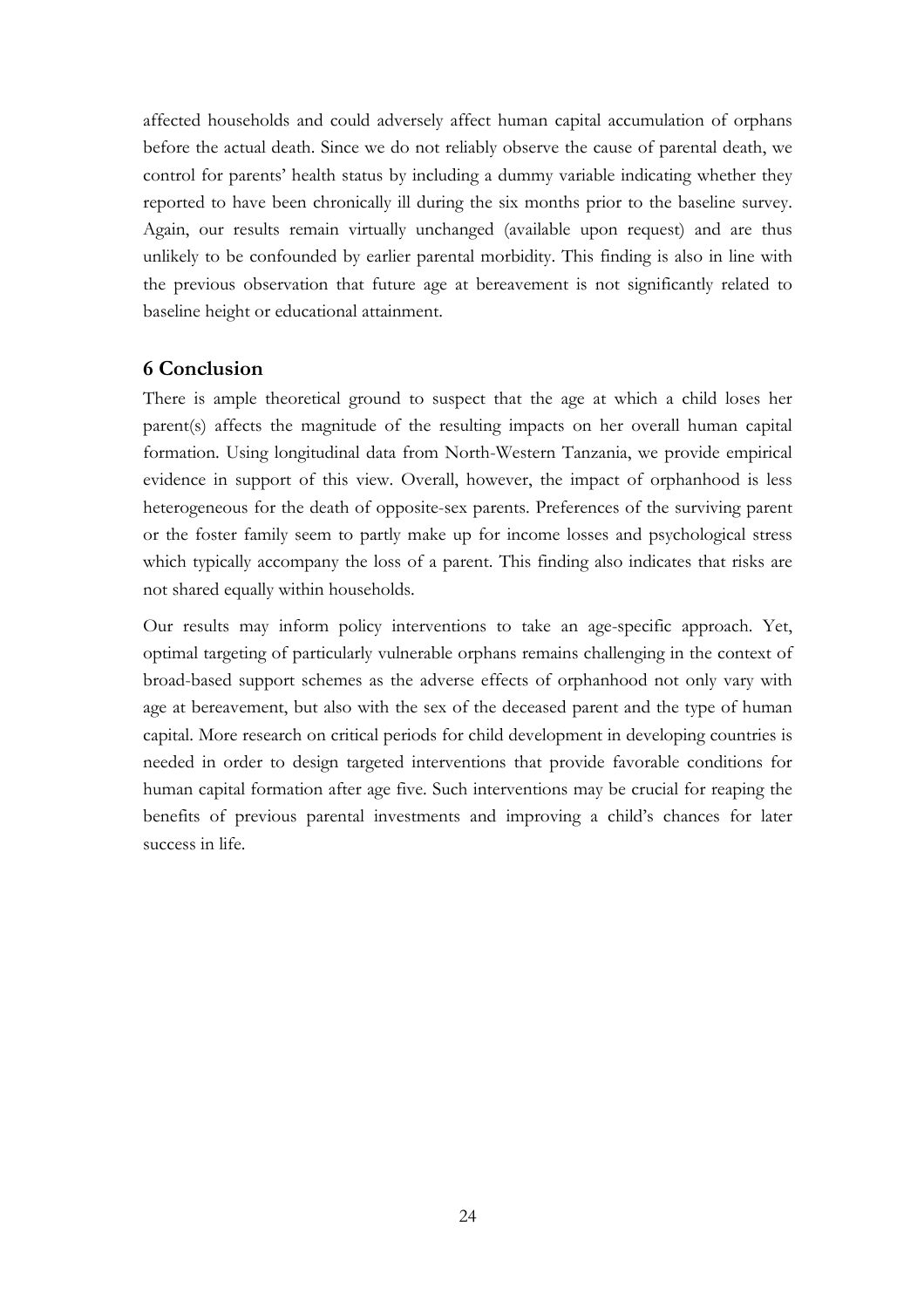#### **Literature**

- Agid, O., B. Shapira and J. Zislin (1999). Environment and Vulnerability to Major Psychiatric Illness: A Case Control Study of Early Parental Loss in Major Depression, Bipolar Disorder and Schizophrenia. *Mol Psychiatry,* 4(2): 163-172.
- Ai, C., and E.C. Norton (2003). Interaction Terms in Logit and Probit Models. *Economics Letters,* 80(1): 123-129.
- Ainsworth, M., K. Beegle and G. Koda (2005). The Impact of Adult Mortality and Parental Deaths on Primary Schooling in North-Western Tanzania. *Journal of Development Studies*, 41(3): 412-439.
- Alderman, H., H. Hoogeven and M. Rossi (2009). Preschool Nutrition and Subsequent Schooling Attainment: Longitudinal Evidence from Tanzania. *Economic Development and Cultural Change*, 57(1): 239-260.
- Alderman, A., J. Hoddinott and B. Kinsey (2006). Long Term Consequences of Early Childhood Malnutrition. *Oxford Economic Papers*, 58(3): 450-474.
- Almond, D., and J. Currie (forthcoming). Human Capital Development Before Age Five. In O. Ashenfelter and D. Card (Eds.), *Handbook of Labor Economics, Volume 4*. Amsterdam: Elsevier.
- Beegle, K., J. de Weerdt, and S. Dercon (2010). Orphanhood and Human Capital Destruction: Is There Persistence Into Adulthood? *Demography*, 47(1): 163-180.
- Beegle, K., and J. de Weerdt (2008). Methodological Issues in the Study of the Socioeconomic Consequences of HIV/AIDS. *AIDS*, 22(1): 89-94.
- Beegle, K., J. de Weerdt, and S. Dercon (2008). Adult Mortality and Consumption Growth in the Age of HIV/AIDS. *Economic Development and Cultural Change*, 56(2): 299-326.
- Beegle, K., J. de Weerdt, and S. Dercon (2006). Orphanhood and the Long-Run Impact on Children. *American Journal of Agricultural Economics*, 88(5): 1266-1272.
- Black, S., P.J. Devereux and K.J. Salvanes (2005). The More the Merrier? The Effect of Family Size and Birth Order on Children's Education. *Quarterly Journal of Economics*, 120(2): 669-700.
- Beegle, K., D. Filmer, A. Stokes and L. Tiererova (2009). Orphanhood and the Living Arrangements of Children in sub-Saharan Africa. World Bank Policy Research Working Paper 4889.
- van den Berg, G., P. Lundborg, P. Nystedt and D.-O. Rooth (2009). Critical Periods During Childhood and Adolescence: A Study of Adult Height Among Immigrant Siblings, IZA Discussion Paper 4140.
- Bogin, B. (1999). *Patterns of Human Growth*. Cambridge: Cambridge University Press.
- Bowlby, J. (1982). *Attachment and Loss: Volume 3: Loss, Sadness and Depression*. New York, NY: Basic Books.
- Brown, G.W., and T.O. Harris (1978). *The Social Origin of Depression: A Study of Psychiatric Disorder in Women*. New York, NY: Free Press.
- Case, A., and C. Ardington (2006). The Impact of Parental Death on School Outcomes: Longitudinal Evidence from South Africa. *Demography*, 43(3): 401-420.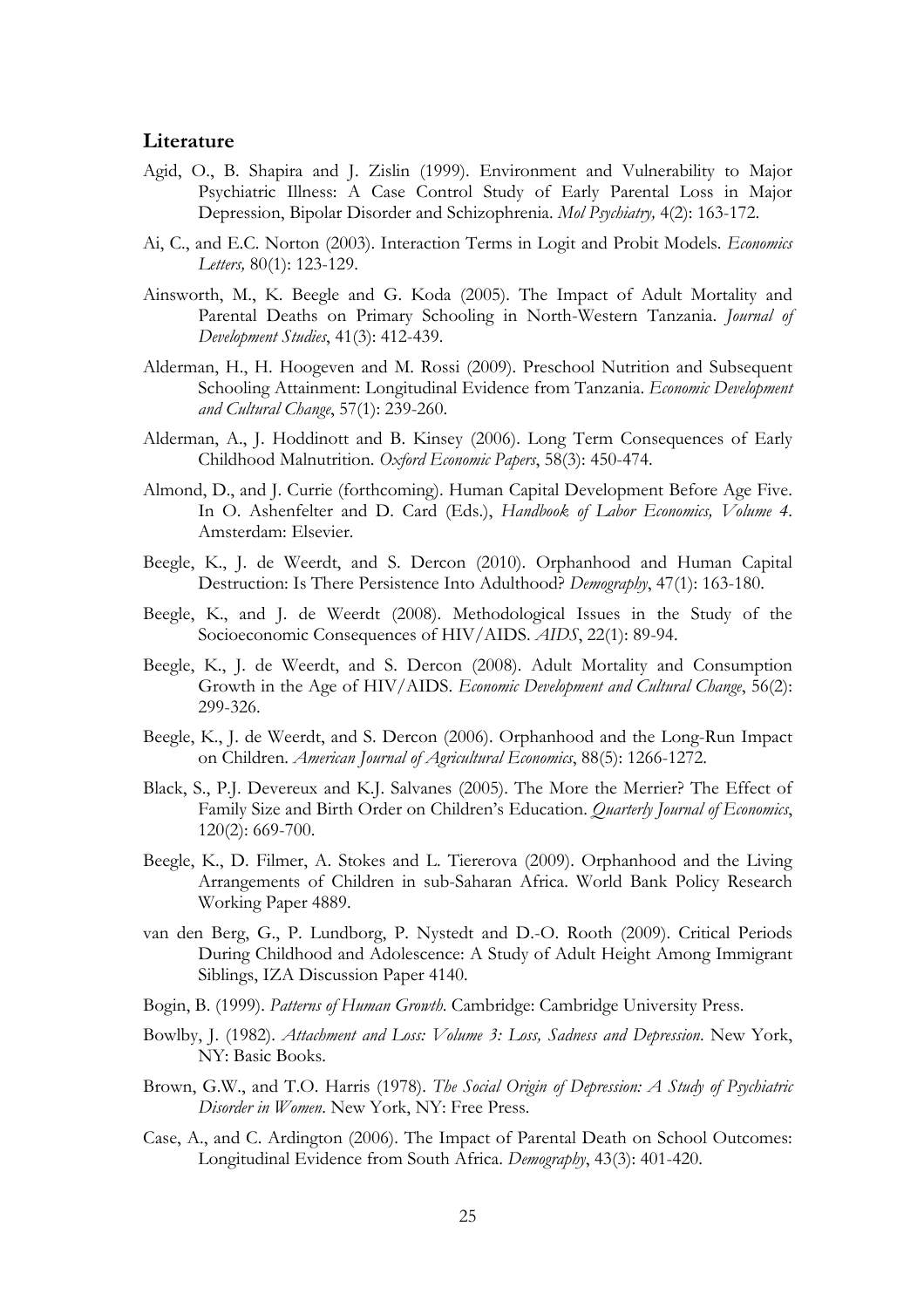- Case, A., and C. Paxson (forthcoming). Causes and Consequences of Early Life Health. *Demography*.
- Case, A., and C. Paxson (2004). Orphans in Africa: Parental Death, Poverty, and School Enrollment. *Demography*, 41(3): 483-508.
- Case, A., and C. Paxson (2001). Mothers and Others: Who Invests in Children's Health? *Journal of Health Economics*, 20(3): 301-328.
- Currie, J. (2009). Healthy, Wealthy, and Wise: Socioeconomic Status, Poor Health in Childhood, and Human Capital Development. *Journal of Economic Literature*, 47(1): 87-122.
- Deklyen, M., and M. Greenberg (2008). Attachment and Psychopathology in Childhood. In J. Cassidy and P. Shaver (Eds.), *Handbook of Attachment*. New York, NY: Guilford Press.
- Dozier, M., K. Stovall-McClough and K. Albus (2008). Attachment and Psychopathology in Adulthood. In J. Cassidy and P. Shaver (Eds.), *Handbook of Attachment*. New York, NY: Guilford Press.
- Duflo, E. (2003). Grandmothers and Granddaughters: Old‐Age Pensions and Intrahousehold Allocation in South Africa. *World Bank Economic Review*, 17(1): 1- 25.
- Edmonds, E. (2006). Understanding Sibling Differences in Child Labor, *Journal of Population Economics*, 19(4): 795-821.
- Evans, D., and E. Miguel (2007). Orphans and Schooling in Africa: A Longitudinal Analysis. *Demography*, 44(1): 36-57.
- Gertler, P., D. Levine and M. Ames (2004). Schooling and Parental Death. *Review of Economics and Statistics*, 86(1): 211-225.
- Glewwe, P., and E. King (2001). The Impact of Early Childhood Nutritional Status on Cognitive Development: Does the Timing of Malnutrition Matter? *World Bank Economic Review*, 15(1): 81-113.
- Horton, S. (1988). Birth Order and Nutritional Status: Evidence from the Philippines. *Economic Development and Cultural Change*, 36(2): 341-354.
- Katon, W.J. (2003). Clinical and Health Services Relationships between Major Depression, Depressive Symptoms, and General Medical Illness. *Biological Psychiatry*, 54(3): 216-226.
- Kenkel, D. (1991). Health Behavior, Health Knowledge, and Schooling. *Journal of Political Economy*, 99(2): 287-305.
- Lamb, M.E. (Ed.) (2010). *The Role of the Father in Child Development*. Hoboken, NJ: Wiley.
- Leibowitz, A. (1974). Home Investments in Children. *Journal of Political Economy*, 82(2): 111-131.
- Liu, Z., X. Li and X. Ge (2009). Left Too Early: The Effects of Age at Separation. *American Journal of Public Health*, 99(11): 2049-2054.
- Lundberg, M., M. Over and P. Mujinja (2000). Sources of Financial Assistance for Households Suffering an Adult Death in Kagera, Tanzania. *South African Journal of Economics*, 68(5): 948-984.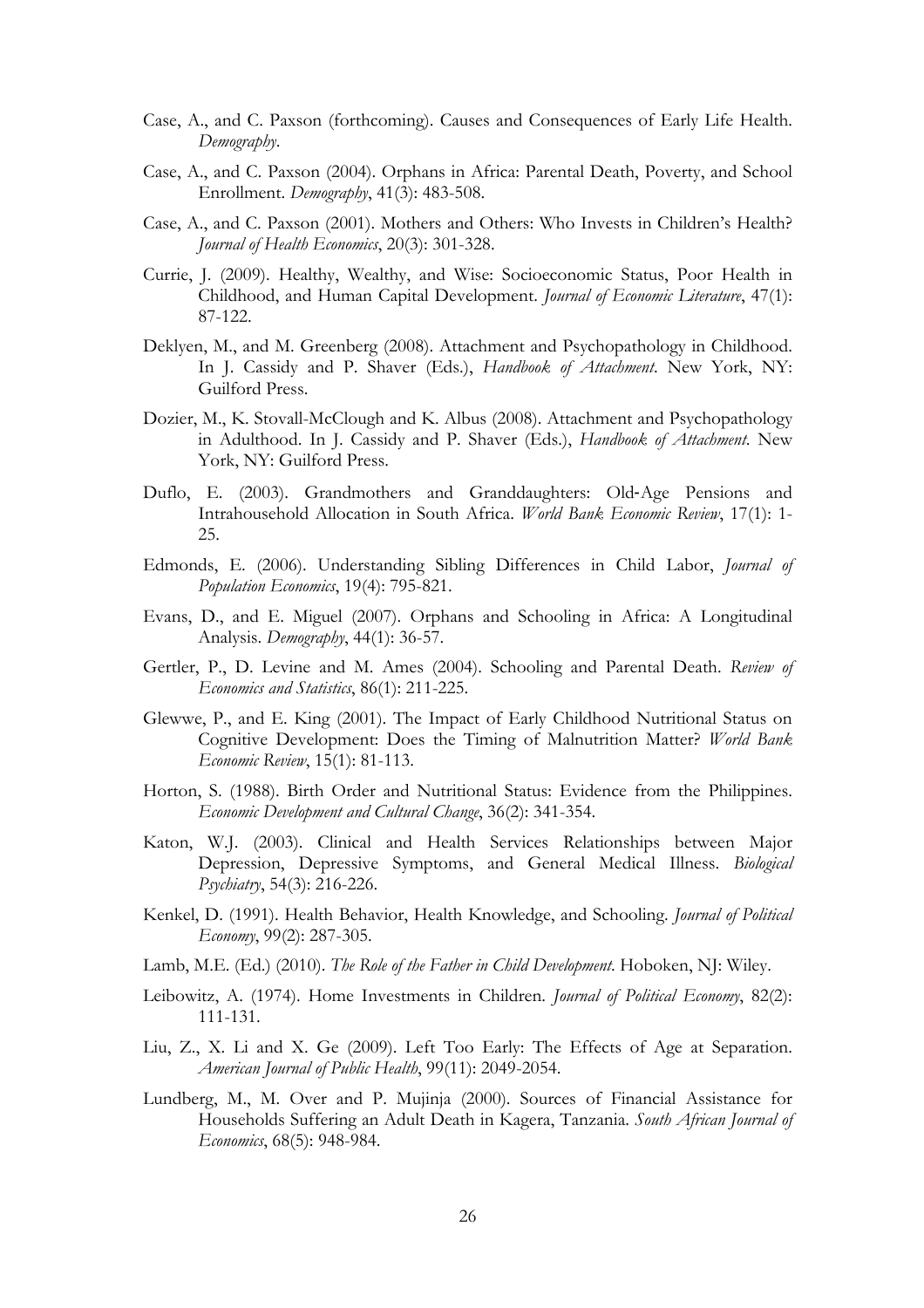- Makame, V., C. Ani and S. Grantham-McGregor (2002). Psychosocial Well-being of Orphans in Dar-Es-Salaam, Tanzania. *Acta Paediatrica*, 91(4): 459-465.
- Morgan, D., C. Mahe, B. Mayanja, J.M. Okongo, R. Lubega and J.A.G. Whitworth (2002). HIV-1 Infection in Rural Africa: Is There a Difference in Median Time to AIDS and Survival Compared with That in Industrialized Countries? *AIDS*, 16(4): 597- 603.
- National Scientific Council on the Developing Child (2010). Persistent Fear and Anxiety Can Affect Young Children's Learning and Development. Working Paper 9.
- Needham, B. (2009). Adolescent Depressive Symptomatology and Young Adult Educational Attainment: An Examination of Gender Differences. *Journal of Adolescent Health*, 45(2): 179-186.
- Nyamukapa, C.A., S. Gregson, B. Lopman, S. Saito, H.J. Watts, R. Monasch and M.C.H. Jukes (2008). HIV-Associated Orphanhood and Children's Psychosocial Distress: Theoretical Framework Tested with Data from Zimbabwe. *American Journal of Public Health*, 98(1): 133-141.
- Odenstadt, A., A. Hjerna, F. Lindblad, F. Rasmussena, B. Vinnerljung and M. Dalen (2008). Does Age at Adoption and Geographic Origin Matter? A National Cohort Study of Cognitive Test Performance in Adult Inter-Country Adoptees. *Psychological Medicine*, 38(12): 1803-1814.
- O'Donnel, O., E. van Doorslaer, A. Wagstaff, and M. Lindelow (2008). *Analyzing Health Equity Using Household Survey Data: A Guide to Techniques and Their Implementation*. Washington, D.C.: World Bank.
- Sharma, M. (2006). Orphanhood and Schooling Outcomes in Malawi. *American Journal of Agricultural Economics*, 88(5): 1273-1278.
- Skinner, D., N. Tsheko, S. Mtero-Munyati, M. Segwabe, P. Chibatamoto, S. Mfecane, B. Chandiwana, N. Nkomo, S. Tlou, G. and Chitiyo (2006). Towards a Definition of Orphaned and Vulnerable Children. *AIDS and Behavior*, 10(6): 619-626.
- Steckel, R.H. (1995). Stature and the Standard of Living. *Journal of Economic Literature*, 33(4): 1903-1940.
- Strauss, J., and D. Thomas (1995). Human Resources: Empirical Modeling of Household and Family Decisions. In H. Chenery and T.N. Srinivasan (Eds.), *Handbook of Development Economics, Volume 3A*. New York, NY: Elsevier.
- Subbarao, K., and D. Coury (2004). *Reaching Out to Africa's Orphans: A Framework for Public Action*. Washington, D.C.: World Bank.
- Thomas, D. (1994). Like Father, Like Son; Like Mother, Like Daughter: Parental Resources and Child Health. *Journal of Human Resources*, 29(4): 950-988.
- Thomas, D. (1990). Intrahousehold Resource Allocation: An Inferential Approach. *Journal of Human Resources*, 25(4): 635-664.
- Thomas, D., J. Strauss and M. Henriques (1991). How Does Mother's Education Affect Child Height? *Journal of Human Resources*, 26(2): 183-211.
- Ulijaszek, S., F. Johnston and A. Preece (1998). *The Cambridge Encyclopedia of Human Growth and Development*. Cambridge: Cambridge University Press.
- UNAIDS (2008). *Report on the Global HIV/AIDS Epidemic 2008*. Geneva: UNAIDS.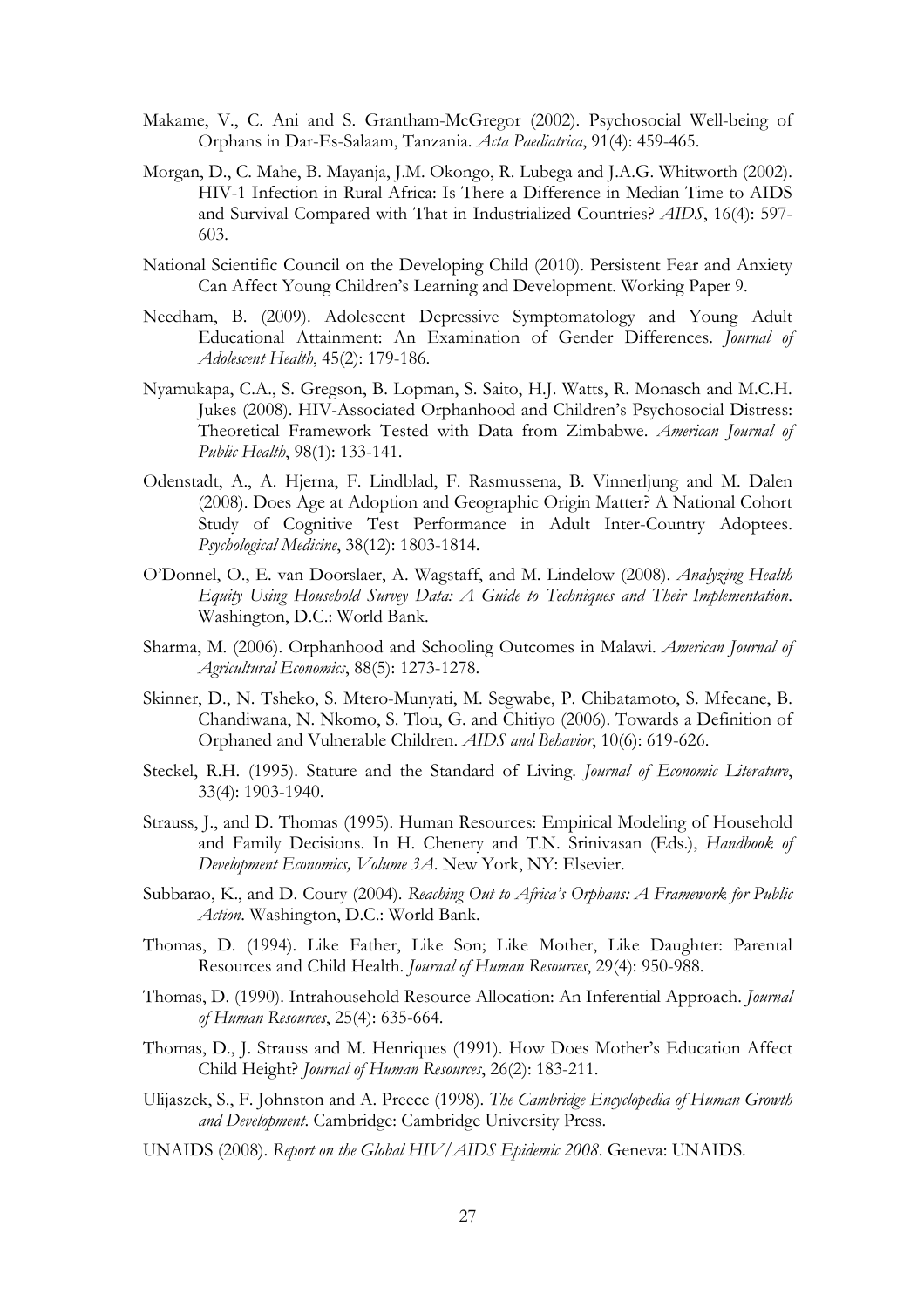- UNAIDS, UNICEF and USAID (2004). *Children on the Brink 2004: A Joint Report on New Orphan Estimates and a Framework for Action*. New York, NY: USAID.
- UNICEF (2009). *The State of the World's Children*. New York, NY: UNICEF.
- WHO (2004). *The Importance of Caregiver-Child Interactions for the Survival and Healthy Development of Young Children: A Review*. Geneva: WHO.
- World Bank (2004). User's Guide to the Kagera Health and Development Survey Datasets, mimeo.

World Bank (1999). *Tanzania: Social Sector Review*. Washington, D.C.: World Bank.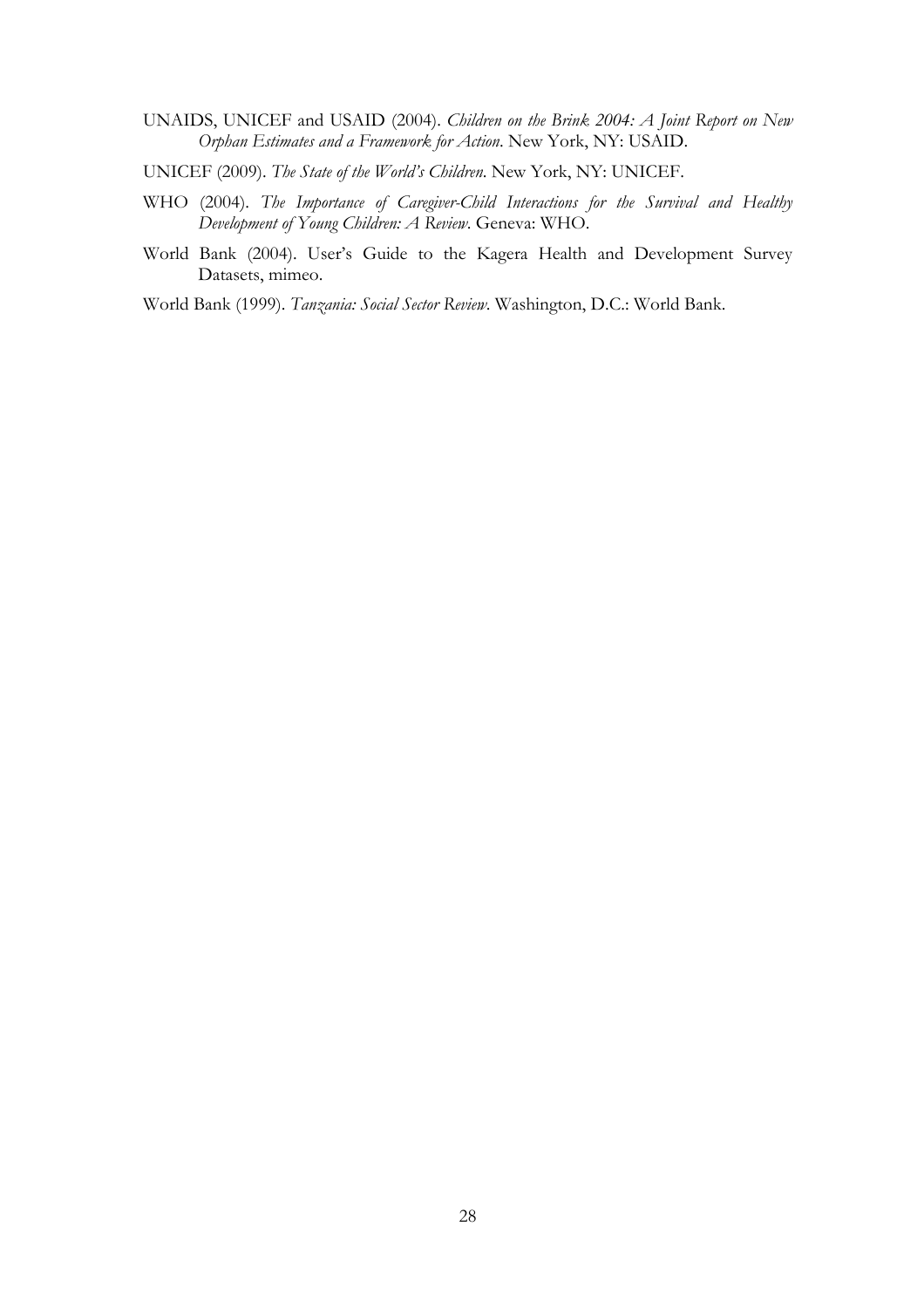# **Appendix**

TABLE A1: NUMBER OF ORPHANS BY SAMPLE AND CATEGORY

|          | Education sample | Health sample |
|----------|------------------|---------------|
| Maternal | 80               | 169           |
| Paternal | 136              | 267           |
| Double   | 32.              |               |
| Total    | 184              | 369           |

Notes - The gender distribution is very even. Boys represent 49.5 percent and 48.8 percent of the education and health sample, respectively. Entries in one column do not sum to the total because double orphans are also included as both maternal and paternal orphans.

#### TABLE A2: SUMMARY STATISTICS

|                                |         | Health sample $(n=369)$  |                          |        |                          |                          |                          | Education sample (n=184) |  |  |  |  |
|--------------------------------|---------|--------------------------|--------------------------|--------|--------------------------|--------------------------|--------------------------|--------------------------|--|--|--|--|
|                                | Mean    | Std. dev.                | Min                      | Max    | Mean                     | Std. dev.                | Min                      | Max                      |  |  |  |  |
| height-for-age z-score in 2004 | $-1.56$ | 1.04                     | $-4.31$                  | 1.49   |                          |                          |                          |                          |  |  |  |  |
| years of schooling in 2004     |         | $\overline{\phantom{a}}$ | $\overline{\phantom{m}}$ |        | 5.99                     | 2.68                     | 0.00                     | 13.00                    |  |  |  |  |
| age at bereavement             | 10.90   | 4.44                     | 0.75                     | 17.92  | 13.59                    | 2.93                     | 6.67                     | 17.92                    |  |  |  |  |
| father died first              | 0.70    | 0.46                     | 0.00                     | 1.00   | 0.69                     | 0.46                     | 0.00                     | 1.00                     |  |  |  |  |
| double orphan                  | 0.21    | 0.41                     | 0.00                     | 1.00   | 0.18                     | 0.38                     | 0.00                     | 1.00                     |  |  |  |  |
| male                           | 0.49    | 0.50                     | 0.00                     | 1.00   | 0.49                     | 0.50                     | 0.00                     | 1.00                     |  |  |  |  |
| height-for-age z-score         | $-1.76$ | 1.34                     | $-4.98$                  | 3.28   | $\overline{\phantom{a}}$ | $\overline{\phantom{a}}$ | $\overline{\phantom{a}}$ | $\overline{\phantom{a}}$ |  |  |  |  |
| schooling for age              |         | $\frac{1}{2}$            |                          |        | $-2.08$                  | 1.88                     | $-9.00$                  | 1.00                     |  |  |  |  |
| first-born                     | 0.28    | 0.45                     | 0.00                     | 1.00   | 0.33                     | 0.47                     | 0.00                     | 1.00                     |  |  |  |  |
| mother present at baseline     | 0.76    | 0.43                     | 0.00                     | 1.00   | 0.70                     | 0.46                     | 0.00                     | 1.00                     |  |  |  |  |
| father present at baseline     | 0.69    | 0.46                     | 0.00                     | 1.00   | 0.71                     | 0.46                     | 0.00                     | 1.00                     |  |  |  |  |
| # hh members 0-18 years        | 5.17    | 2.29                     | 0.00                     | 19.00  | 5.24                     | 2.32                     | 1.00                     | 19.00                    |  |  |  |  |
| # hh members 19-60 years       | 2.31    | 1.19                     | 0.00                     | 8.00   | 2.30                     | 1.27                     | 0.00                     | 8.00                     |  |  |  |  |
| # hh members $61+$ years       | 0.51    | 0.58                     | 0.00                     | 2.00   | 0.57                     | 0.60                     | 0.00                     | 2.00                     |  |  |  |  |
| male hh head                   | 0.82    | 0.39                     | 0.00                     | 1.00   | 0.84                     | 0.37                     | 0.00                     | 1.00                     |  |  |  |  |
| asset index                    | $-0.07$ | 1.53                     | $-1.67$                  | 7.46   | $-0.03$                  | 1.42                     | $-1.62$                  | 5.86                     |  |  |  |  |
| mother attended school         | 0.73    | 0.44                     | 0.00                     | 1.00   | 0.64                     | 0.48                     | 0.00                     | 1.00                     |  |  |  |  |
| father attended school         | 0.92    | 0.28                     | 0.00                     | 1.00   | 0.91                     | 0.28                     | 0.00                     | 1.00                     |  |  |  |  |
| age in 2004                    | 18.11   | 4.69                     | 9.00                     | 30.00  | 22.63                    | 2.80                     | 19.00                    | 30.00                    |  |  |  |  |
| height of mother               | 125.67  | 63.78                    | 0.00                     | 173.20 |                          |                          |                          |                          |  |  |  |  |
| height of mother missing       | 0.20    | 0.40                     | 0.00                     | 1.00   |                          | $\overline{\phantom{0}}$ |                          | ٠                        |  |  |  |  |

#### TABLE A3: PREDICTING BASELINE OUTCOMES WITH FUTURE AGE AT BEREAVEMENT AND A FULL SET OF BASELINE COVARIATES

| Baseline outcome       | Estimation<br>method | Coefficient | Std. err. | P-value | Observations |
|------------------------|----------------------|-------------|-----------|---------|--------------|
| Health                 |                      |             |           |         |              |
| height-for-age z-score | OLS                  | $-0.009$    | 0.023     | 0.695   | 369          |
| Education              |                      |             |           |         |              |
| years of schooling     | OLS                  | $-0.018$    | 0.032     | 0.571   | 184          |
| years of schooling     | Tobit                | $-0.025$    | 0.036     | 0.499   | 184          |
| enrolled               | Probit               | 0.013       | 0.043     | 0.755   | 184          |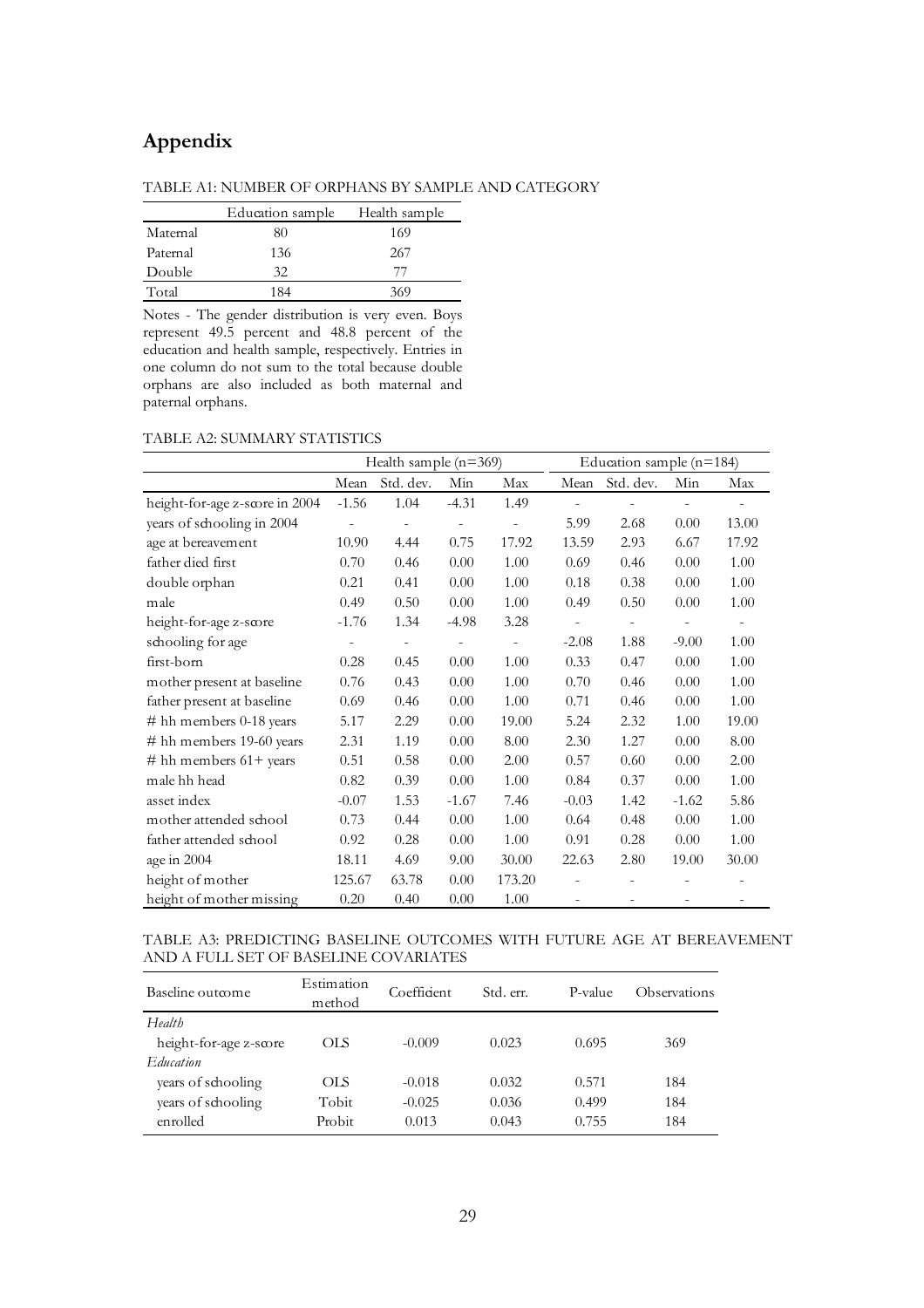|                                                   |                 | Community fixed effects | Family fixed effects |                   |            |                 |            |                   |  |
|---------------------------------------------------|-----------------|-------------------------|----------------------|-------------------|------------|-----------------|------------|-------------------|--|
|                                                   | no interactions |                         |                      | with interactions |            | no interactions |            | with interactions |  |
|                                                   | <sub>coef</sub> | se                      | <sub>co</sub> ef     | se                | coef       | se              | coef       | se                |  |
| age at bereavem.                                  | $0.037**$       | 0.015                   | 0.019                | 0.039             | 0.067      | 0.061           | 0.008      | 0.057             |  |
| age at bereavem.*male                             |                 |                         | $0.001\,$            | 0.047             |            |                 | $-0.054$   | 0.080             |  |
| age at bereavem.*father died                      |                 |                         | $-0.007$             | 0.039             |            |                 | 0.062      | 0.052             |  |
| age at bereavem.*father died*male                 |                 |                         | 0.064                | 0.050             |            |                 | 0.098      | 0.082             |  |
| (age at bereavem.) <sup>2</sup>                   | $-0.001$        | 0.002                   | $-0.014**$           | 0.007             | $-0.000$   | 0.004           | $-0.006$   | 0.012             |  |
| (age at bereavem.) <sup>2*</sup> male             |                 |                         | $0.015+$             | 0.009             |            |                 | 0.003      | 0.013             |  |
| (age at bereavem.) <sup>2*</sup> father died      |                 |                         | $0.012+$             | 0.008             |            |                 | 0.007      | 0.013             |  |
| (age at bereavem.) <sup>2*</sup> father died*male |                 |                         | $-0.007$             | 0.010             |            |                 | 0.003      | 0.015             |  |
| male                                              | $-0.560**$      | 0.096                   | $-0.707**$           | 0.235             | $-0.500**$ | 0.129           | $-0.448$   | 0.408             |  |
| father died                                       |                 |                         | $-0.074$             | 0.215             |            |                 | 0.276      | 0.783             |  |
| father died*male                                  |                 |                         | $-0.031$             | 0.255             |            |                 | $-0.219$   | 0.441             |  |
| double orphan                                     | 0.151           | 0.120                   | 0.159                | 0.119             | $-0.019$   | 0.285           | $-0.020$   | 0.278             |  |
| baseline H/A z-score                              | $0.345**$       | 0.042                   | $0.348**$            | 0.043             | $0.378**$  | 0.077           | $0.355**$  | 0.073             |  |
| first-born                                        | 0.113           | 0.114                   | 0.135                | 0.113             | $-0.211$   | 0.172           | $-0.178$   | 0.194             |  |
| mother present at baseline                        | 0.175           | 0.262                   | 0.149                | 0.271             |            | 0.680           |            |                   |  |
| father present at baseline                        | 0.148           | 0.133                   | 0.134                | 0.136             |            |                 |            |                   |  |
| # hh members 0-18 years                           | 0.006           | 0.025                   | 0.004                | 0.023             |            |                 |            |                   |  |
| # hh members 19-60 years                          | $-0.034$        | 0.045                   | $-0.025$             | 0.051             |            |                 |            |                   |  |
| # hh members $61+$ years                          | $0.199**$       | 0.098                   | $0.190*$             | 0.097             |            |                 |            |                   |  |
| male hh head                                      | 0.063           | 0.133                   | 0.057                | 0.138             |            |                 |            |                   |  |
| asset index                                       | $-0.061+$       | 0.041                   | $-0.065+$            | 0.040             |            |                 |            |                   |  |
| mother attended school                            | 0.079           | 0.111                   | 0.075                | 0.110             |            |                 |            |                   |  |
| father attended school                            | 0.090           | 0.182                   | 0.140                | 0.192             |            |                 |            |                   |  |
| mother's height                                   | $0.047**$       | $0.008\,$               | $0.043**$            | 0.008             |            |                 |            |                   |  |
| mother's height missing                           | $7.660**$       | 1.295                   | $7.030**$            | 1.238             |            |                 |            |                   |  |
| constant                                          | $-9.738**$      | 1.385                   | $-8.652**$           | 1.339             | $-3.188**$ |                 | $-3.276**$ | 0.665             |  |
| age in 2004 dummies                               | yes             |                         | yes                  |                   | yes        |                 | yes        |                   |  |
| Number of observations                            | 369             |                         | 369                  |                   | 267        |                 | 267        |                   |  |
| Adjusted R2                                       | 0.403           |                         | 0.412                |                   | 0.342      |                 | 0.368      |                   |  |

#### TABLE A4: EFFECTS OF AGE AT BEREAVEMENT ON BODY HEIGHT ATTAINMENT IN EARLY ADULTHOOD

 $**/*/+$  denote significance at the  $5/10/15$  percent level, respectively. Standard errors are clustered at the household level.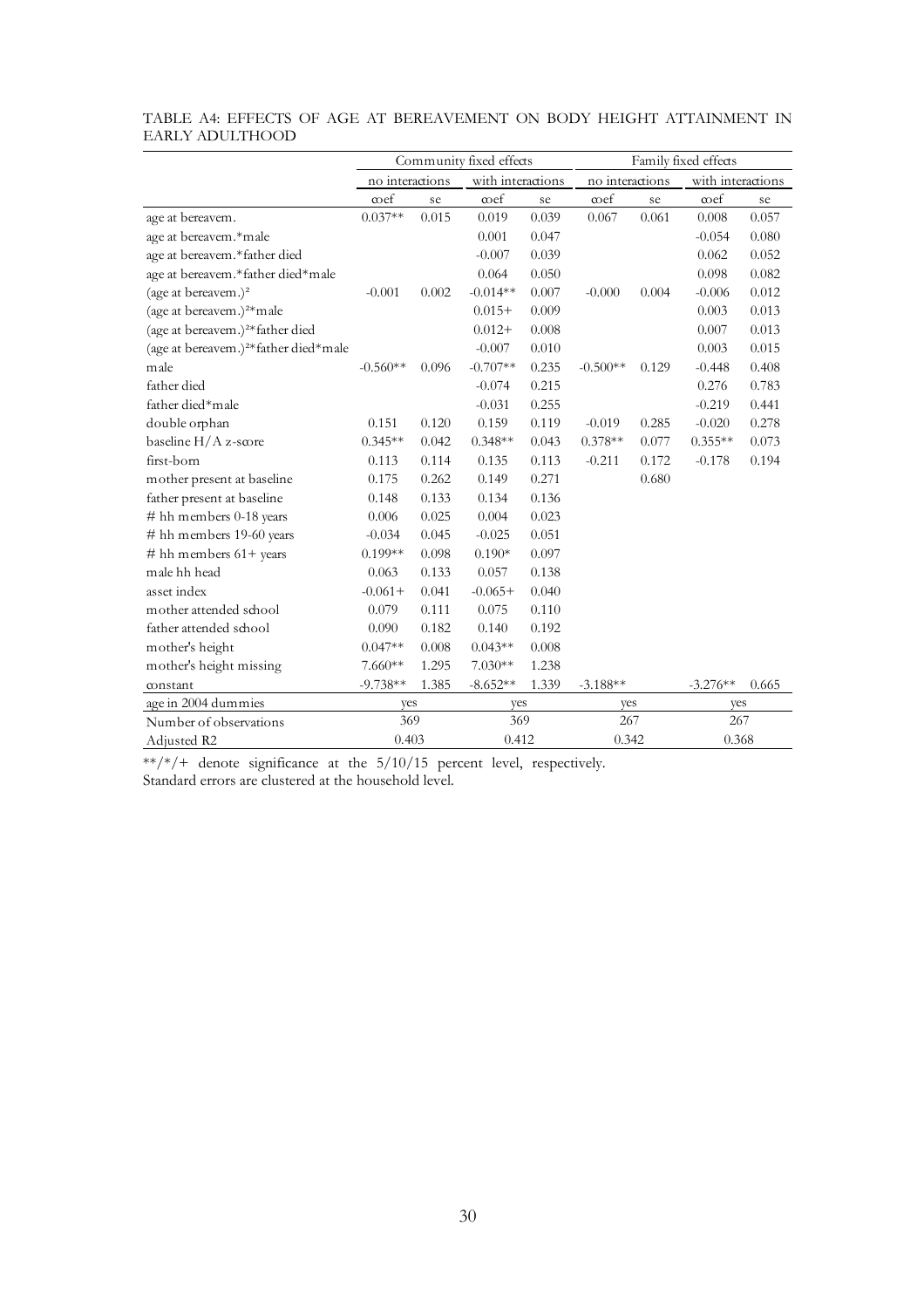#### TABLE A5: EFFECTS OF AGE AT BEREAVEMENT ON EDUCATIONAL ATTAINMENT IN EARLY ADULTHOOD

|                                                   | Community fixed effects |       |                   |       | Family fixed effects |       |                        |       |
|---------------------------------------------------|-------------------------|-------|-------------------|-------|----------------------|-------|------------------------|-------|
|                                                   | no interactions         |       | with interactions |       | no interactions      |       | with interactions      |       |
|                                                   | coef                    | se    | <sub>c</sub> ocf  | se    | coef                 | se    | $\operatorname{coeff}$ | se    |
| age at bereavem.                                  | 0.123                   | 0.091 | $-0.054$          | 0.189 | 0.408                | 0.293 | 0.370                  | 0.645 |
| age at bereavem.*male                             |                         |       | 0.070             | 0.206 |                      |       | 0.113                  | 0.726 |
| age at bereavem.*father died                      |                         |       | 0.208             | 0.245 |                      |       | 0.067                  | 0.695 |
| age at bereavem.*father died*male                 |                         |       | 0.036             | 0.269 |                      |       | 0.331                  | 0.764 |
| (age at bereavem.) <sup>2</sup>                   | 0.012                   | 0.023 | 0.018             | 0.058 | 0.002                | 0.040 | 0.119                  | 0.216 |
| (age at bereavem.) <sup>2*</sup> male             |                         |       | $-0.020$          | 0.077 |                      |       | $-0.038$               | 0.224 |
| (age at bereavem.) <sup>2*</sup> father died      |                         |       | 0.009             | 0.072 |                      |       | $-0.138$               | 0.209 |
| (age at bereavem.) <sup>2*</sup> father died*male |                         |       | $-0.013$          | 0.089 |                      |       | 0.026                  | 0.247 |
| male                                              | $-0.284$                | 0.439 | $-0.774$          | 0.971 | 0.376                | 0.738 | 3.231                  | 2.373 |
| father died                                       |                         |       | $-1.237$          | 1.066 |                      |       | 3.256                  | 2.717 |
| father died*male                                  |                         |       | 1.071             | 1.379 |                      |       | $-3.105$               | 2.359 |
| double orphan                                     | $-0.418$                | 0.599 | $-0.377$          | 0.575 | 0.510                | 1.097 | 0.528                  | 0.846 |
| schooling for age                                 | $0.290**$               | 0.143 | $0.325**$         | 0.153 | $0.532**$            | 0.245 | $0.779**$              | 0.240 |
| first-born                                        | 0.142                   | 0.510 | 0.158             | 0.543 | 0.098                | 0.782 | 0.038                  | 0.878 |
| mother present at baseline                        | 0.262                   | 0.446 | 0.184             | 0.480 |                      |       |                        |       |
| father present at baseline                        | $-0.585$                | 0.450 | $-0.244$          | 0.510 |                      |       |                        |       |
| # hh members $0-18$ years                         | 0.003                   | 0.073 | 0.049             | 0.081 |                      |       |                        |       |
| # hh members 19-60 years                          | $-0.079$                | 0.143 | $-0.113$          | 0.164 |                      |       |                        |       |
| # hh members 61+ years                            | $-0.430$                | 0.380 | $-0.332$          | 0.417 |                      |       |                        |       |
| male hh head                                      | 0.502                   | 0.661 | 0.283             | 0.774 |                      |       |                        |       |
| asset index                                       | $0.778**$               | 0.202 | $0.704**$         | 0.268 |                      |       |                        |       |
| mother attended school                            | $0.900**$               | 0.420 | $0.940**$         | 0.442 |                      |       |                        |       |
| father attended school                            | 0.324                   | 0.741 | 0.313             | 0.877 |                      |       |                        |       |
| constant                                          | 5.290**                 | 1.362 | $6.013**$         | 1.258 | $7.353**$            | 1.901 | 5.719**                | 2.906 |
| age in 2004 dummies                               | yes                     |       | yes               |       | yes                  |       | yes                    |       |
| Number of observations                            | 184                     |       | 184               |       | 104                  |       | 104                    |       |
| Adjusted R2                                       | 0.096                   |       | 0.412             |       | 0.342                |       | 0.368                  |       |

 $*$ /\*/+ denote significance at the 5/10/15 percent level, respectively. Standard errors are clustered at the household level.